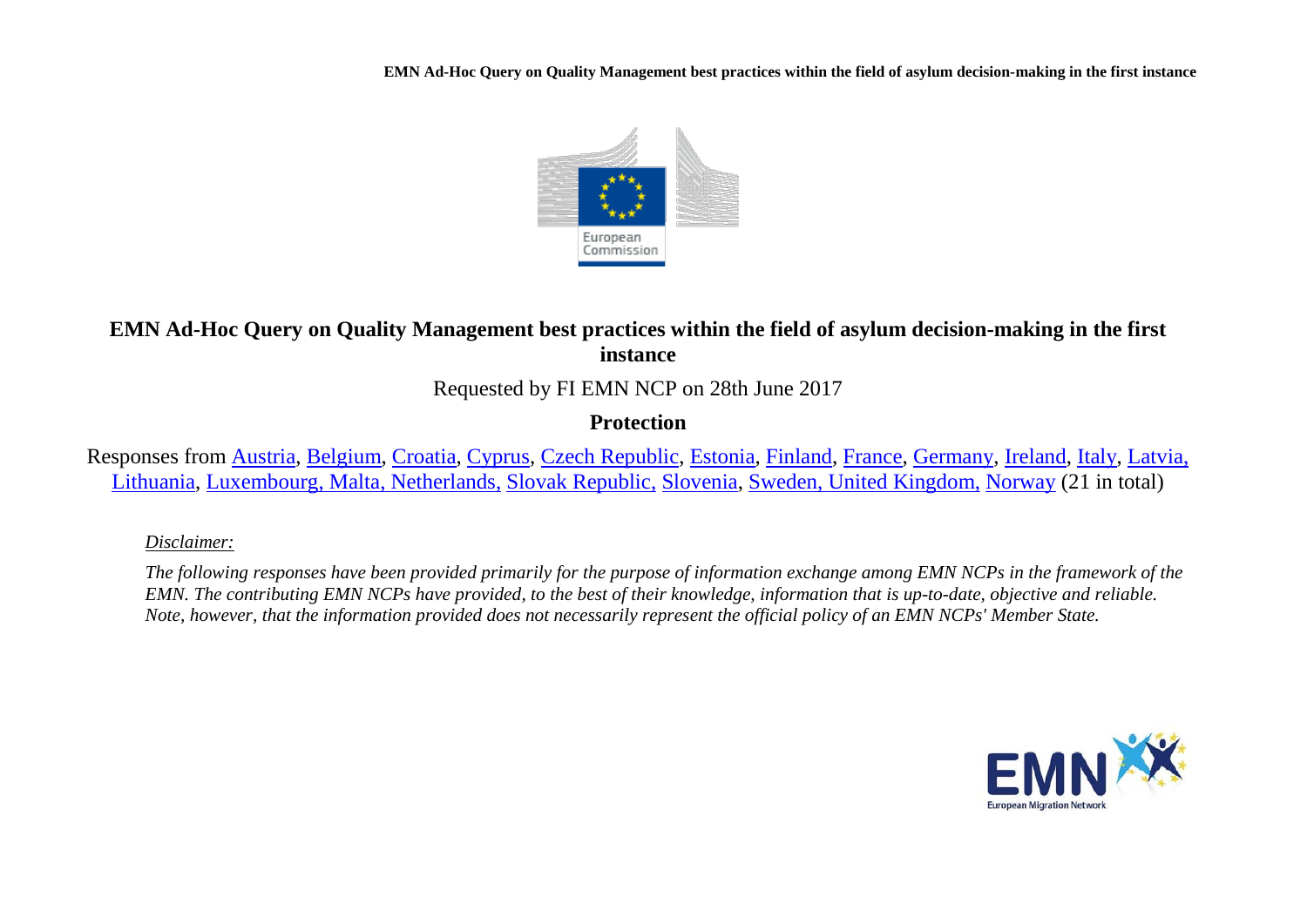## **Background information:**

|            |         |          |             |            |       |          |            |               |            |         |    |          | In the beginning of February 2017, the Finnish Immigration Service (FIS) has launched an 18-month AMIF-project called "Quality management $- a$       |             |
|------------|---------|----------|-------------|------------|-------|----------|------------|---------------|------------|---------|----|----------|-------------------------------------------------------------------------------------------------------------------------------------------------------|-------------|
| systematic |         | approach | for         | evaluating | and   | creating | statistics | <sub>on</sub> | the        | quality | ΟŤ | asylum   | decision                                                                                                                                              | making."    |
|            |         |          |             |            |       |          |            |               |            |         |    |          |                                                                                                                                                       |             |
| The        |         | kev      |             | tasks      |       |          |            | the           |            | project |    |          | are                                                                                                                                                   | to:         |
|            |         |          |             |            |       |          |            |               |            |         |    |          | 1) develop a method(s) for evaluating the quality of asylum decision making (such as a standardized form you might use to conduct evaluations) in the |             |
| first      |         |          |             |            |       |          |            |               |            |         |    |          |                                                                                                                                                       | instance.   |
|            | Develop | the      | appropriate |            | tools | tο       | create     | visual        | statistics | on      |    | possible | quality                                                                                                                                               | challenges. |

The emphasis of the project is to improve and standardize the quality of asylum decision-making already in the first instance. One important aspect of the project is to apply statistical tools in a more visual manner (eg. by using dashboards) in order to see in which areas exactly the possible quality challenges might be. Therefore, it would be important to benchmark practices from other member states in order to have a realistic implementation plan and gain a better understanding of possible quality methods already in place.

The project has begun with two best practices visits (Sweden and the Netherlands) and with creating a standardized form for quality auditing. One essential part of the project is to conduct a questionnaire on quality auditing methods and possible statistical tools used for reporting the audit results in other European asylum, immigration and reception authorities. The project receives 75% of its funding from the EU´s Asylum, Migration and Integration Fund (AMIF).

## **Summary**

## **1. Are you currently measuring quality in some way (eg. implementing quality audits) or using any other quality control methods in your asylum?**

There is a **wide range of different quality control mechanisms or methods** used by EMN MS's, based on different national practices, some of which are used by several MS's, whereas others are not. Quality assurance in the first instance can be directed to the written decisions as well as to the interviews or other parts of the Refugee Status Determination process. The replies can be roughly broken down into yes and no -categories as follows, although this division is by no means exhaustive. Some parts of the replies have been quoted and highlighted below to illustrate the main points for sharing best practices among EMN MS's.

## **Yes** (AT, EE, FI, FR, DE, LT, LU, MT, SK, SE, UK, NO)**:**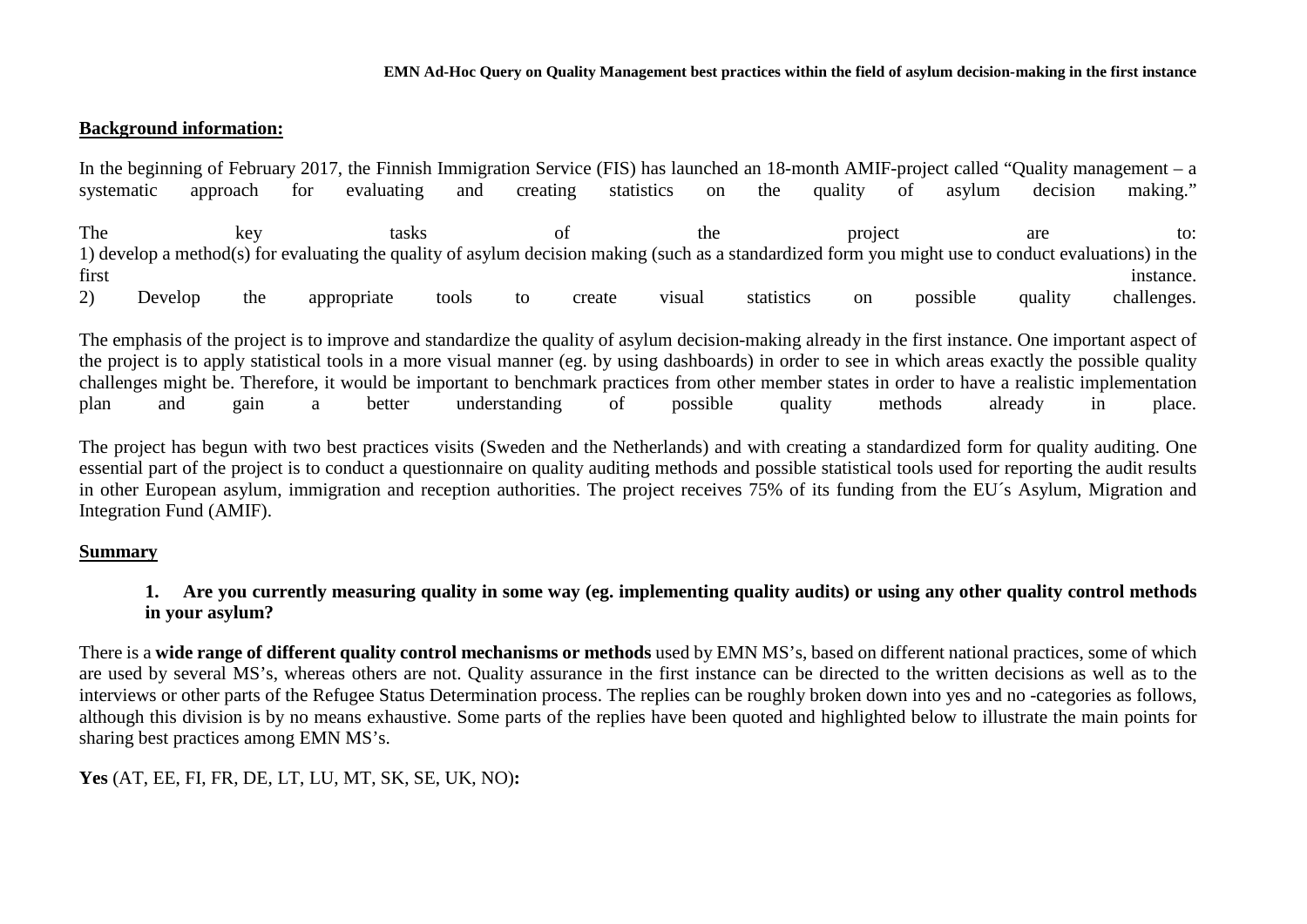AT: Regular quality audits of asylum decisions are usually carried out through **audits of written decisions** in the respective units of the authority (regional directorates, branch offices and first reception centres). To the extent necessary, also units of headquarters of the asylum authority are involved in audits of written decisions.

EE: The quality of the process is assessed via **general internal auditing system** of the Police and Boarder Guard Board. For instance in 2016 an ad hoc quality audit was carried out concerning one case involving several applications and people. According to the conclusions of the audit some propositions on practical amendments were made concerning the process. In 2012 **a general overall audit** of the asylum process was carried out. From 2009 to 2015, one senior asylum officer of the asylum unit was responsible for the quality of interviewing, COI usage and decision making. The duties involved creating practical tools for caseworkers, providing case by case support and monitoring, including review and co-signing of all the decisions. **Interview skills** of the case workers were regularly supported, monitored and assessed. EASO quality tools, training materials and other relevant materials like Further Developing Quality, CREDO Project etc. were used as a base for setting criteria and giving feedback on the quality. Also the **peer review** was effectively used, especially when training new employers. Regular weekly meetings of caseworkers took place to share experiences, discuss complex cases and further standardizing quality. Close co-operation with translators and interpreters were made, also by sharing relevant practical tools in use and giving feedback.

FI: We have a **yearly legal quality audit plan** that we follow. In a typical year, at least one randomly selected written asylum decision is chosen from each case worker and screened according to a form based on the UNHCR's FDQ form. The results of the audit are then handed back to the case worker and when some clear challenges or problematic areas arise, trainings and discussions are held based on these for all decision makers. Also, the asylum interviews are being audited with a similar logic: team leaders randomly select interviews which they then attend filling in a standard quality form during the interview. Asylum decisions are also made under two names, which also aims at assuring and standardizing quality.

LT: A throughout **evaluation of the quality of asylum decisions** in Lithuania was **implemented by the UNHCR in 2016**. The audit produced the report "Improving the Quality of Asylum Decisions in Lithuania". The objective of the project was to assess and assist decision - making process, the quality of decisions on international protection and to promote introduction of a sustainable asylum quality mechanism in the first instance. The project covered both the accelerated and normal procedures and focused on the applicability of the relevant provisions of the Lithuanian Aliens' Law, interviewing techniques, use of evidence, legal argumentation, including country of origin information, and the internal and external credibility assessment. The project also addressed other factors which may influence decision quality, such as legal representation, interpretation services, adequate staff training and quality control mechanism. Quality assessment tools and recommendations for asylum quality mechanism in Lithuania were developed during the project. Currently, **quality management is done by analysing court rulings** in which the decisions of the Migration department are **challenged and superseded**. This practice provides for ensuring quality control and adherence to EU and international standards in the asylum process.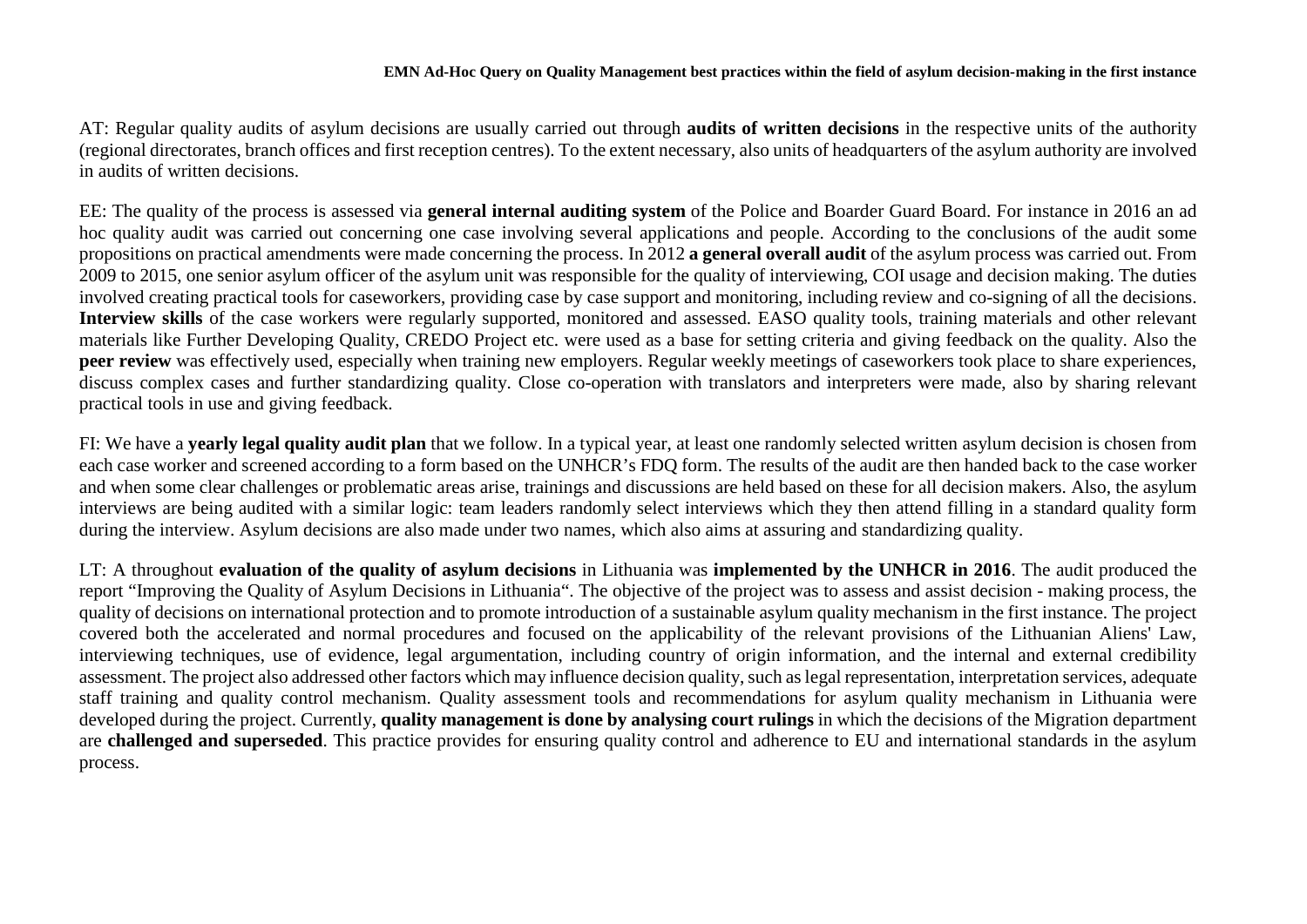LU: After a decision has been written, it is usually **proof-read** by one or several other decision makers, depending on the severity of the case. The quality is not measured as such. However, all interviewers and decision takers need to **accomplish the pertinent trainings proposed by EASO** and regularly participate in other trainings in order to ensure the quality of their work.

MT: Quality management within the Office of the Refugee Commissioner is institutionalized through a centralized method whereby all applications closed by the Office on a weekly basis are currently being **reviewed and approved by the Refugee Commissioner** to ensure the quality and consistency of the product. To date no implementing quality audits have been made and none are foreseen for the near future.

SK: The quality of decision-making is assessed through evaluation of fulfilment of **criteria listed in the Form for quality assessment** of first-instance decision on asylum application. This Form was prepared **together with UNHCR in 2011** based on the audit of decisions on individual asylum applications.

SE: The Legal Department conducts **legal quality audits each year**. We use different methods to conduct the audits. In order to assess if we have a high legal quality and uniform case handling in our six operational regions (on a national level) we use a method called national quality audit with a regional focus. **A large number of cases are reviewed**. **A wide range of questions are examined**. The other method is called thematic quality audit. This method is used when we need to make a **deeper analysis regarding one or a few questions/theme**. There are also **routines for evaluation on a unit-level**: The SMA has internal routines on what methods can be used on the assessment units to evaluate the quality of the work of the case officers and decision makers. According to these routines a coach, usually the team leaders of the unit, shall on a regularly basis sit with the co-workers in the team when they are investigating the needs of the applicant. The SMA has a form for coaching at investigations which the sit down of the team leader should be based on. The purpose of the sit down is to give **feedback and coaching** on the co-workers job and how he or she can get improve. The coworker shall also fill in the **form for self-evaluation**, both evaluating investigation and decision making. There are also routines on how the team leader can follow up and give feedback on the co-workers decision making. The team leader chooses the cases for the evaluation, written by the coworker. Then they both review the cases using the form for self-evaluation. The purpose of the evaluation of the co-workers decision making is to give feedback and coaching and discuss how she/he can get improve in her/his job. There is also a routine for evaluation of decisions which can be made in the whole team. The team leader chooses a decision, with the consent of the writer of the decision, to evaluate in the team. It might be a case of a more complicated character to trigger the discussions.

UK: UKVI quality management operates within a **three-line assurance model**: First line assurance: Decision sampling conducted by senior caseworkers in Asylum operational teams. Assessments are conducted on asylum interviews and (more commonly) decisions. A combination of assessment types are conducted by first line assurors, including **routine (random) assessments** and **'thematic' assessments of high risk claim types**, as informed by UKVI policy and world events.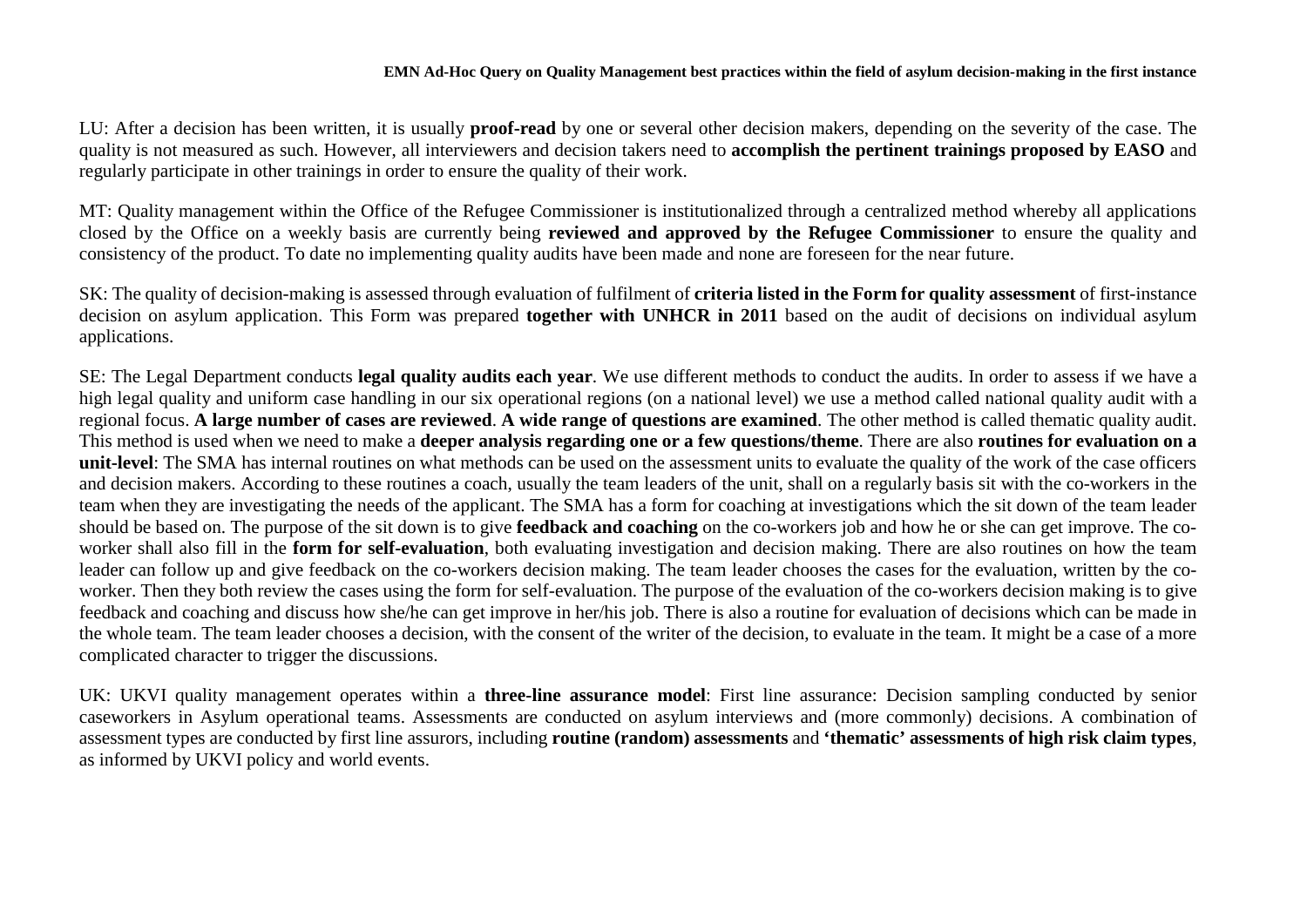Second line assurance: Independent sampling and thematic reviews **conducted by the Assurance and Compliance Team**. This team is semiindependent. It sits within the Operational Assurance and Security Unit (a unit which is not within the Asylum Operations command structure and which operates across all UKVI operational areas). The role of this team is to monitor, support and evaluate first line assurance across UKVI operational teams; to support the identification of risks and issues by conducting targeted assurance activity and in depth thematic reviews; monitor and assess compliance against any second or third line assurance recommendations. In order to monitor first line assurance activity, Asylum decisions (and accompanying interviews) are assessed by this team of independent assurors. Thematic reviews are conducted on specific claim types, decision types, specific processes etc. Secondary checks are also conducted on decisions already assessed by first line assurors, in order to evaluate and improve consistency of first line practices. All first and second line assessments are conducted using marking standards which were devised and agreed with the operational business areas and asylum policy unit, and informed by the UNHCR. All assessments are completed on our purpose built Excel tool (QATRO – see question 2), which enables production of a feedback template which is shared with the decision maker (and their manager) to promote learning and recognise good practice. The assessment is submitted to a database which enables reporting/evaluation on wider themes and patterns. Third line assurance: Third line assurance is conducted by a range of fully independent third parties including the Home Office Internal Audit Unit and the Independent Chief Inspector of Borders and Immigration whose role is to monitor and report of the efficiency and effectiveness of the performance of UKVI and other immigration functions. Full details can be found at [http://icinspector.independent.gov.uk/.](http://icinspector.independent.gov.uk/)

NO: The Norwegian Directorate of Immigration (UDI) has a **multi-level approach to quality measurement**: The Asylum Department conducts a **yearly quality check for every case worker** employed there. Yearly quality assessments are conducted in all UDI's areas of responsibility. These are coordinated by the Analysis and Development Department - AUA. The assessments are based on a revision method and random sampling of cases under a case portfolio selected for scrutiny by the different Departments (Asylum Dept., Immigration and Citizenship Dept., Reception Dept.), e.g. "single women from X", or "unaccompanied minors". Scrutiny is done by senior officers with good knowledge of the portfolio. Responsibility for the assessment and analysis method lies with the Statistics and analysis unit (ESA under AUA) and the general coordination (planning, completion and reporting) is under the Regulations Unit (RVE under AUA).

The number of cases under scrutiny for each portfolio is based on a **pre-evaluation of risk** by the responsible Department. Low or medium-risk portfolios usually require a **minimum sample of 25 cases and above**, while **high-risk portfolio requires 60 cases**. Scrutineers go through the cases in search of **deviations from established quality standards**. Significant deviation means that the outcome of the case is not correct, or that the case has not been given a thorough process. Deviations are constantly communicated to the coordinator. If one significant deviation is found, the number of cases will be increased to enhance the robustness of the assessment. If more than two significant deviations are found, there is no need to enlarge the scrutiny. The result is promptly communicated to the Asylum Department to study and implement measures to ensure better quality.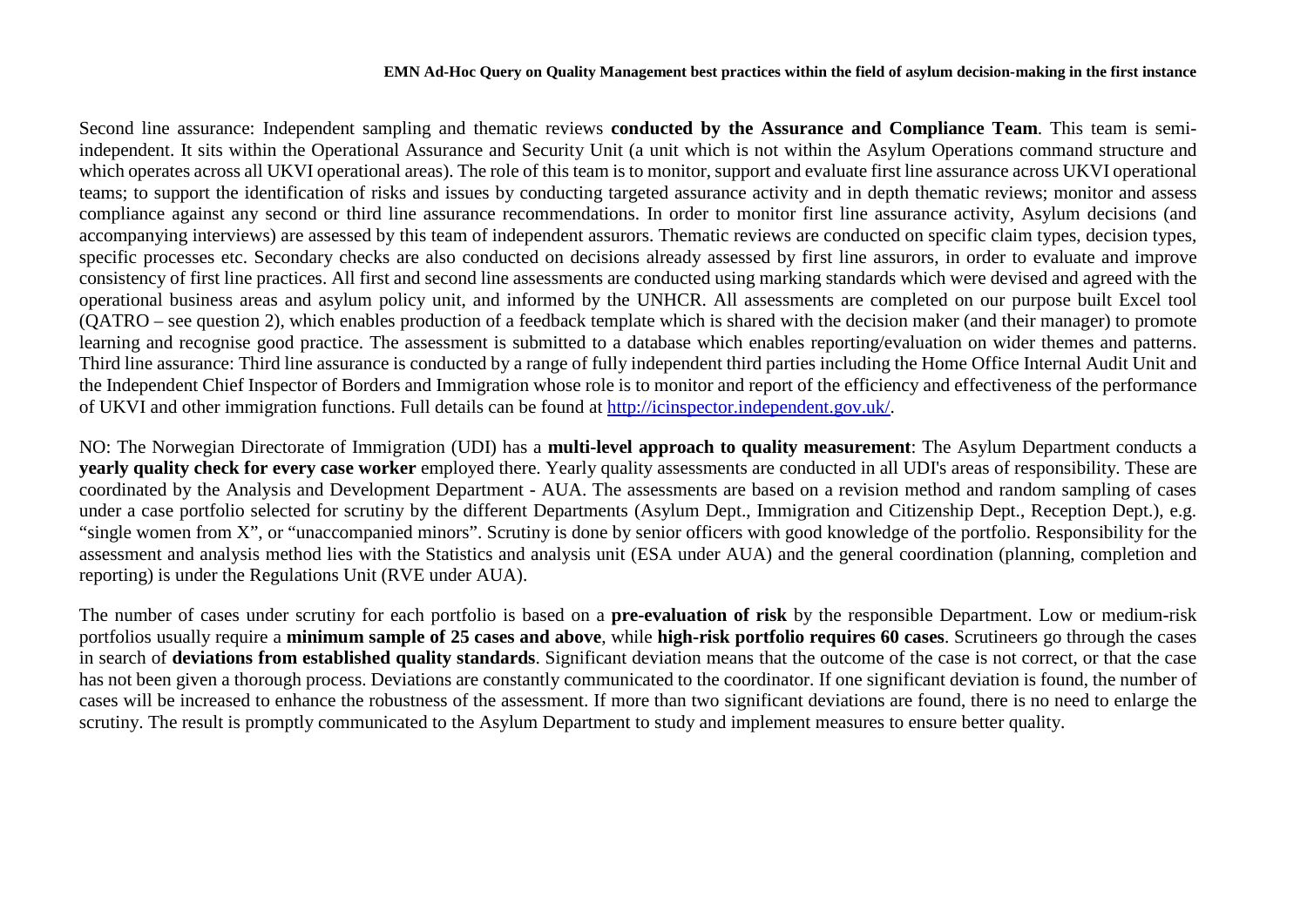AUA is responsible for finalizing a report which is sent to the Asylum Department, which gives comments that include possible steps for quality improvements. AUA reports both the results of the assessments, the comments received and the steps to be taken for improvements to the Director General.

Ongoing quality control on asylum decisions: Decisions in asylum cases are generally subjected to a double check before they are finalized. The decision is usually **signed by two case workers**, the one responsible for considering the merits of the case and the second, usually a senior case worker, is mostly responsible for double-checking. Case workers are generally responsible for interviewing as well as considering the merits of the case. The Directorate offers the possibility that s/he may request the presence of an experienced officer (the Interview Coordinator designated for each geographic region) for observation during interview.

**No** (HR, CY, SI).

**2. Are you currently using any visual tools (such as dashboards) to produce or report statistics on decision quality or possible quality challenges? If so, please report which tool is used for this purpose?**

**Yes** (FR, DE, SE, UK).

**No** (CY, EE, FI, LT, MT, SK, SI, NO)\*.

**N/A**: AT, HR, LU.

**\*NB.** Various MS's reported on **producing visual aids/graphics** such as charts and/or diagrams eg. via Excel.

#### **3. Does your organization have a separate quality unit or who conducts the quality control?**

Again, there are various different national practices in how quality control is being managed within the national systems or organizations - also combinations of a separate unit in collaboration with operational units and/or the UNHCR seem to be in place.

**Yes, separate unit:** AT, FR, DE, SE, UK, NO.

AT: In the Federal Office for Migration and Asylum, a separate department "Quality Development and Training" has been established. This department is in charge for quality development and quality control. In addition, there is a network of "quality auditors" consisting of lawyers employed in the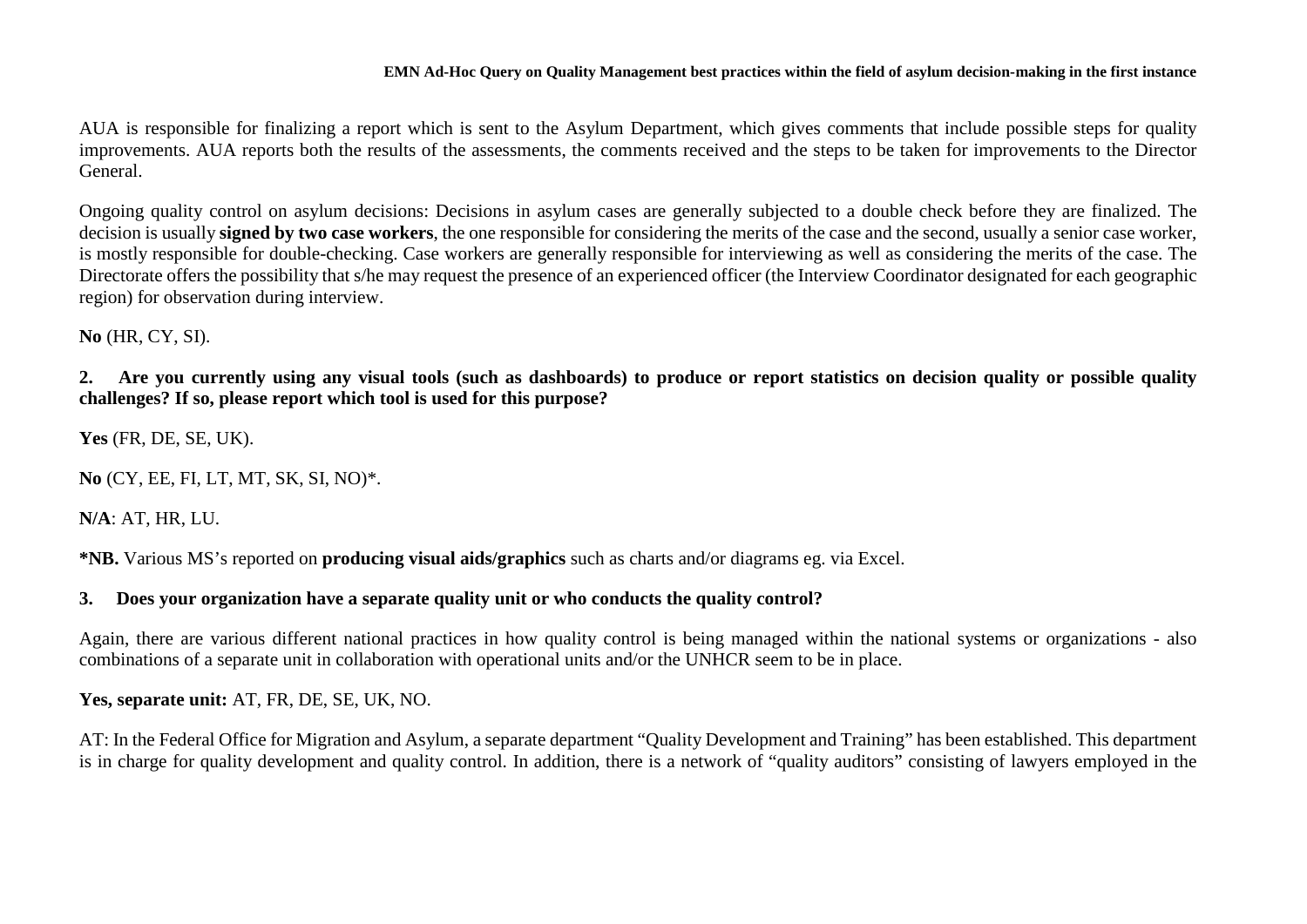Directorate, the regional directorates, the branch offices and the first reception centres. There are regular meetings of all quality auditors and the persons responsible for quality management.

FR: One person in charge of co-ordinating quality management.

DE: Division 232 Asylum Quality Assurance in the BAMF-headquarter and quality promoters/assurer in every branch office.

SE: The Quality Department is responsible to follow up the standards and guidelines of their own production such as administrative routines and the flow of cases in the different processes. The Legal Department is responsible for evaluating the legal quality of the assessments. The Legal Department conducts the audits and not a separate unit.

UK: Please see the response to question 1. The Assurance and Compliance Team within UKVI performs an assurance function which is independent of the operational business areas, while also working with the business to identify and mitigate risks and improve consistency of assurance.

NO: The yearly quality assessments are administered by the AUA's Regulations Unit (RVE) and carried out by the Asylum Department (ASA), on the basis of the quality standards set by the department for interviews and decisions.

**No separate unit:** HR, CY, EE, FI, LT, LU, MT, SK, SI.

#### **4. Are public reports published on the results of the quality audits? What about internal reports?**

**Yes, public reports are published** (HR, FR, SE, UK, NO).

**Yes, internal reports are published** (AT, FI, DE, SK).

**No reports are published internally or externally** (CY, EE, SI, MT).

#### **N/A**: LT, LU.

**5. Have you found any best practices when it comes to measuring quality in the field of asylum decision-making? And in improving and standardizing quality?**

**Several best practices were mentioned**, including the following: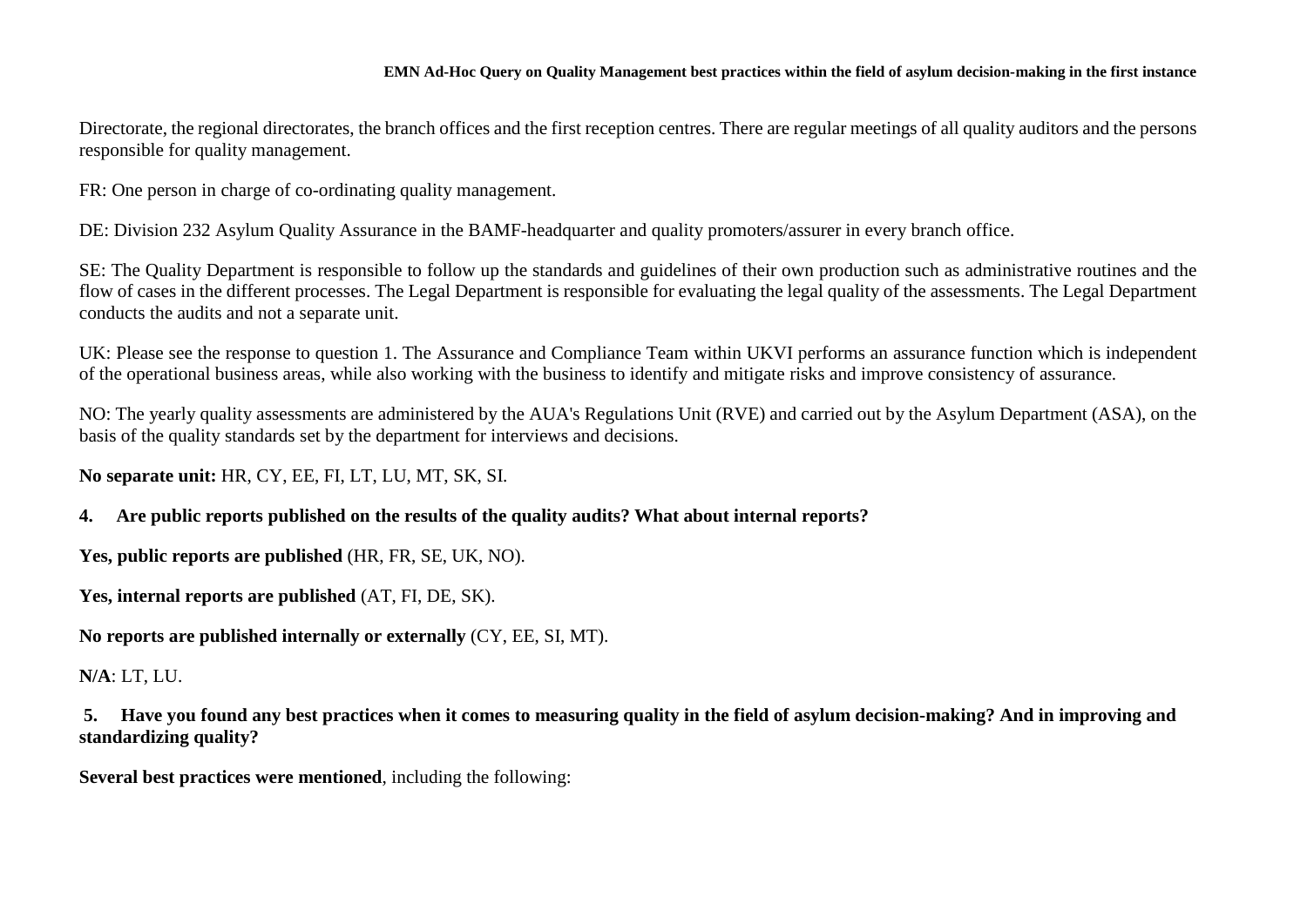Continuous work in improving and steering quality matters, cooperation in this field with other MS's; Standardized quality measurement forms, constant training of staff; Enabling feedback, Providing instructions and guidelines for case workers.

Internal newsletters with recommendations for decision-makers, checklists on decisions for decision-makers.

Monthly Quality Reviews undertaken and reports produced; Feedback to staff of relevant findings; Guidelines revised or reissued as necessary.

Template decisions (that need to be updated constantly) can help in unifying the structure of decisions and avoid clerical errors.

Thorough analysis of the rulings in which the decisions of the Migration department regarding asylum are challenged and superseded.

Putting the results of quality measurements into practice.

Evaluating the quality methods themselves on a regular basis: learning from other authorities. Creating the quality methods in conjunction with the case-working units.

Ongoing evaluation of assurance has driven an evolution from random sampling to a combination of random sampling and risk based assurance, which enables the delivery of greater value by identifying best practice and making practical recommendations based on qualitative data, particularly in claim types which pose a greater risk to the claimants, the public and the organisation.

The secondary check process (whereby second line assurors re-assesses a decision already assessed by first line assurors) enables the identification of areas for improving consistency and efficiency to create a more robust first line of assurance. We conduct regular consistency meetings between first and second line assessors to drive consistency and continuous improvement. Engaging with first line assurors assessors on a regular basis to discuss assessments, improve awareness of the assurance process and to ensure prompt action is taken to rectify any significant errors or risks. Representation of the national organization at EASO (European Asylum Support Office) Working Groups to devise and implement quality tools and guidance for use by all EU+ states.

Quality methods might be developed with support from external advice (primarily on the sampling procedure) and experience.

## **6. Do you have external quality audits in place conducted by eg. the UNHCR or another external actor?**

**Yes** (AT, EE, FR, DE, LT, UK, NO, SI).

**No** (HR, CY, FI, LU, MT, SK, SE).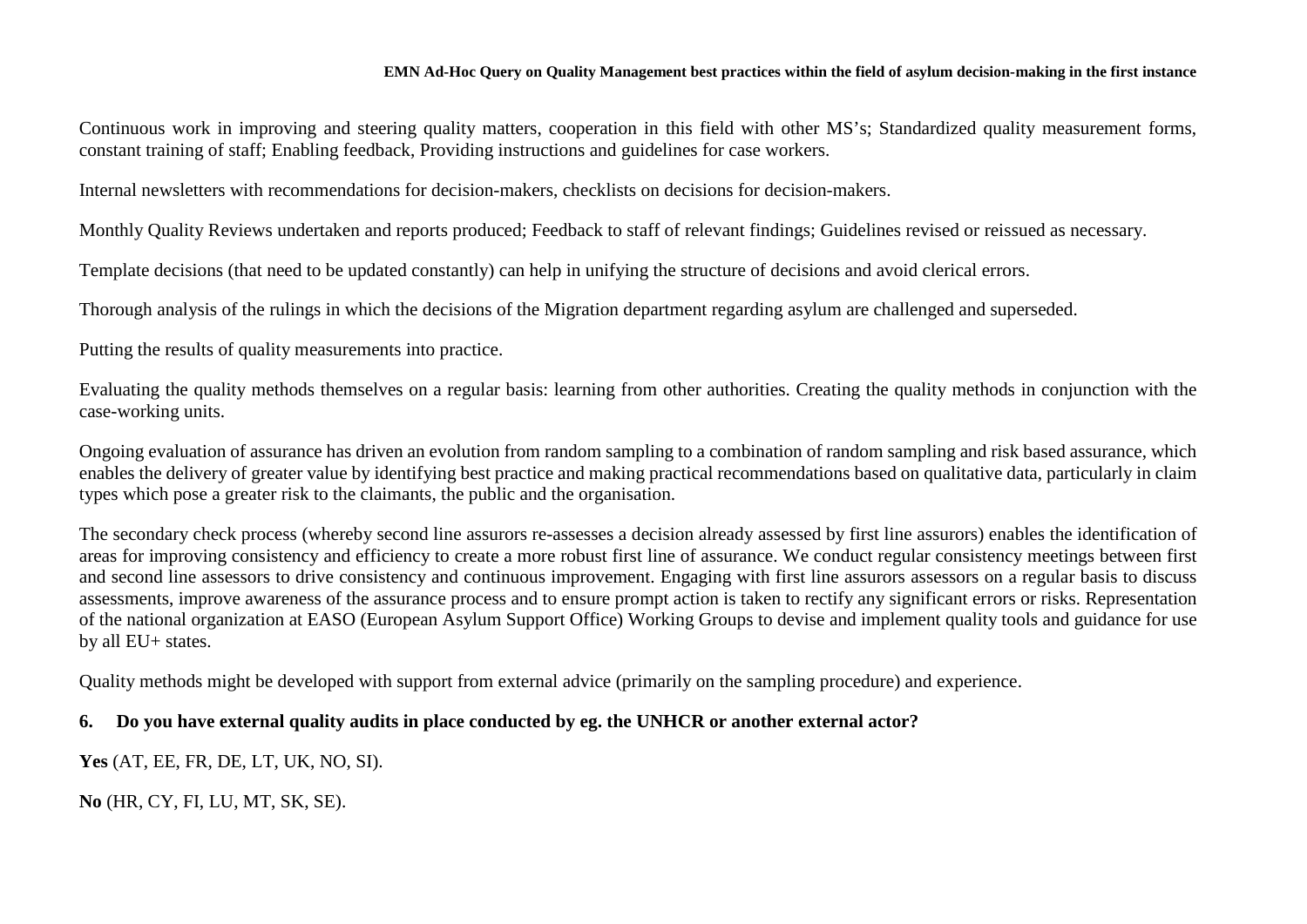External audits were **typically performed on certain themes or on an ad hoc-basis**. Most responses highlighted close collaboration with the UNHCR in the area of improving and making quality consistent.

The external auditors mentioned were the following: The National Court of Audit, the UNHCR, IOM, Quality experts from other MS's, thematic audits conducted in cooperation with the UNHCR, Quality initiative projects, Independent Chief Inspector of Borders and Immigration (UK), third parties such as 'Freedom from Torture' (UK), external researchers.

## **Questions**

- 1. Are you currently measuring quality in some way (eg. implementing quality audits) or using any other quality control methods in your asylum decision-making in the first instance?
- 2. Are you currently using any visual tools (such as dashboards) to produce or report statistics on decision quality or possible quality challenges? If so, please report which tool is used for this purpose?
- 3. Does your organization have a separate quality unit or who conducts the quality control?<br>4. Are public reports published on the results of the quality audits? What about internal repo
- Are public reports published on the results of the quality audits? What about internal reports?
- 5. Have you found any best practices when it comes to measuring quality in the field of asylum decision-making? And in improving and standardizing quality?
- 6. Do you have external quality audits in place conducted by e.g. the UNHCR or another external actor?

## **Responses**

<span id="page-8-0"></span>

| Country | <b>Wider</b><br><b>Dissemination</b> | <b>Response</b>                                                                                                                                                                                                                                                                                                                                                                                                                                                                                                                                                                                                                                                                                |
|---------|--------------------------------------|------------------------------------------------------------------------------------------------------------------------------------------------------------------------------------------------------------------------------------------------------------------------------------------------------------------------------------------------------------------------------------------------------------------------------------------------------------------------------------------------------------------------------------------------------------------------------------------------------------------------------------------------------------------------------------------------|
| Austria | Yes                                  | 1. Regular quality audits of asylum decision are usually carried out through audits of written<br>decisions in the respective units of the authority (regional directorates, branch offices and first<br>reception centers). To the extent necessary, also units of headquarters of the asylum authority<br>are involved in audits of written decisions. Source: Federal Ministry of the Interior.<br>2. In this regard, no specific information is available. Source: Federal Ministry of the Interior.<br>3. Yes. In the Federal Office for Migration and Asylum, a separate department, Quality<br>Development and Training" has been established. This department is in charge for quality |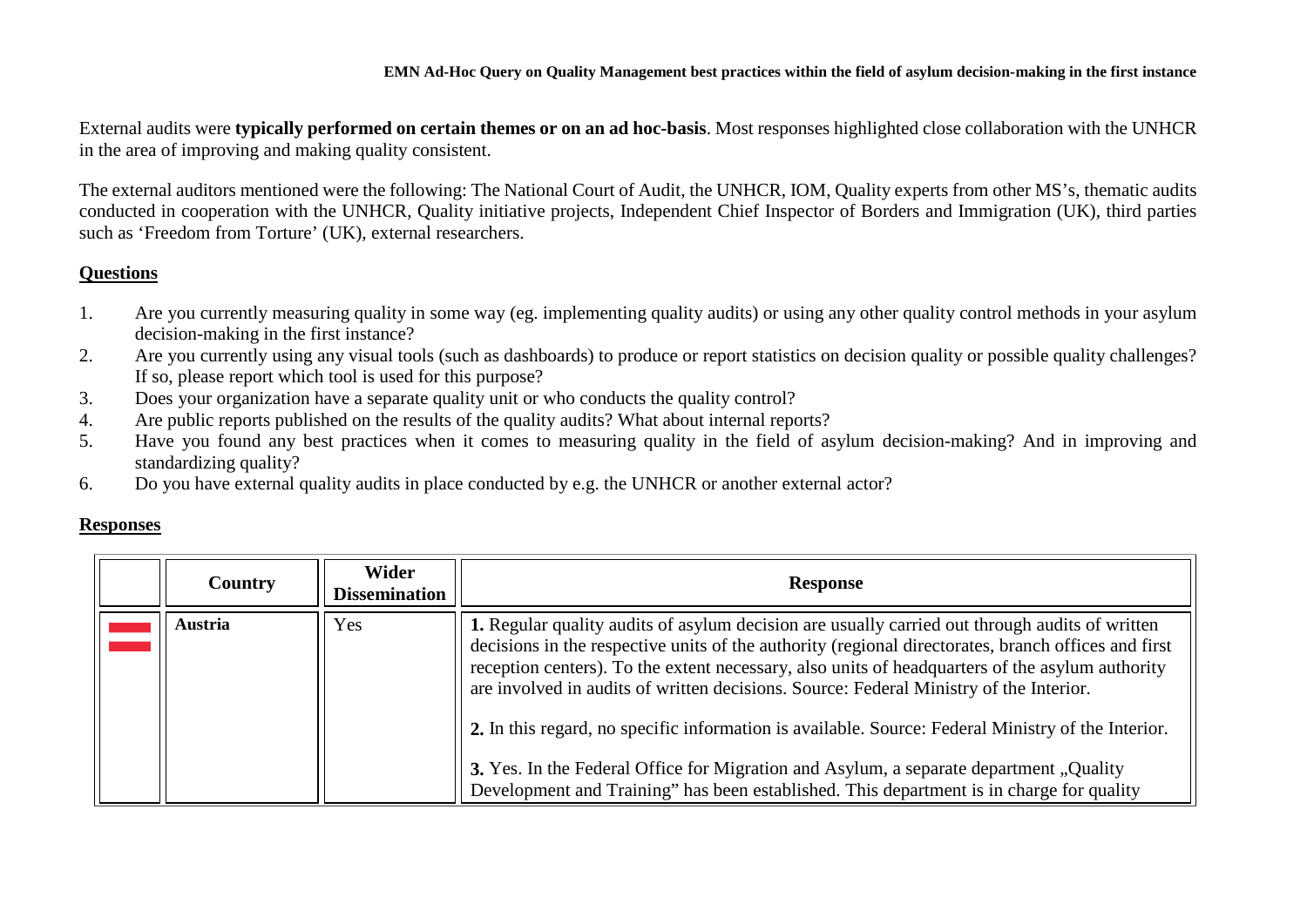<span id="page-9-0"></span>

|                |     | development and quality control. In addition, there is a network of "quality auditors"<br>consisting of lawyers employed in the Directorate, the regional directorates, the branch offices<br>and the first reception centers. There are regular meetings of all quality auditors and the<br>persons responsible for quality management. Source: Federal Ministry of the Interior.<br>4. The results of quality audits are recorded in internal reports. Source: Federal Ministry of the<br>Interior.<br>5. The Federal Office for Migration and Asylum works continuously on the improvement of<br>measures and comprehensive steering. Source: Federal Ministry of the Interior.<br>6. In the area of quality management, in the framework of quality projects the Federal Office<br>for Migration and Asylum works closely and successfully with IOM and UNHCR. Source:<br>Federal Ministry of the Interior.                                                                                                                                                                                                                                                                                                                                                                                                                                                                                                                                                                                                                                                                                                                                   |
|----------------|-----|---------------------------------------------------------------------------------------------------------------------------------------------------------------------------------------------------------------------------------------------------------------------------------------------------------------------------------------------------------------------------------------------------------------------------------------------------------------------------------------------------------------------------------------------------------------------------------------------------------------------------------------------------------------------------------------------------------------------------------------------------------------------------------------------------------------------------------------------------------------------------------------------------------------------------------------------------------------------------------------------------------------------------------------------------------------------------------------------------------------------------------------------------------------------------------------------------------------------------------------------------------------------------------------------------------------------------------------------------------------------------------------------------------------------------------------------------------------------------------------------------------------------------------------------------------------------------------------------------------------------------------------------------|
| <b>Belgium</b> | Yes | 1. Background information: In the coalition agreement from December 2011, the Belgian<br>government committed to enhance the efficiency of the asylum procedure, both in terms of<br>timeliness and quality of decisions issued by the concerned authorities. The government also<br>announced that a permanent monitoring would be put in place. As required by the above-<br>mentioned agreement, the Belgian government tasked Deloitte in 2012 to carry out an external<br>audit among the three Belgian asylum entities, namely the Immigration Office, the Office of<br>the Commissioner General for Refugees and Stateless Persons and the Council for Aliens Law<br>Litigation. The audit aimed to improve several aspects of the asylum procedure, including (i)<br>reducing the length of the procedure, (2) optimizing the processing time and (iii) strengthening<br>the quality. In March 2013, the results of the audit were presented in the House of<br>Representatives. Deloitte concluded that Belgium scored high both in terms of efficiency and<br>quality. 47 measures were identified to further improve the work of the Office of the<br>Commissioner General for Refugees and Stateless Persons. The measures were grouped in 6<br>areas, one of these focused on quality management to continue to guarantee and standardize<br>the handling of asylum applications. On this basis, various actions were implemented, e.g.<br>internal working groups were created to identify shortcomings and possible improvements,<br>quality standards and indicators were further examined, a quality guide for the processing of |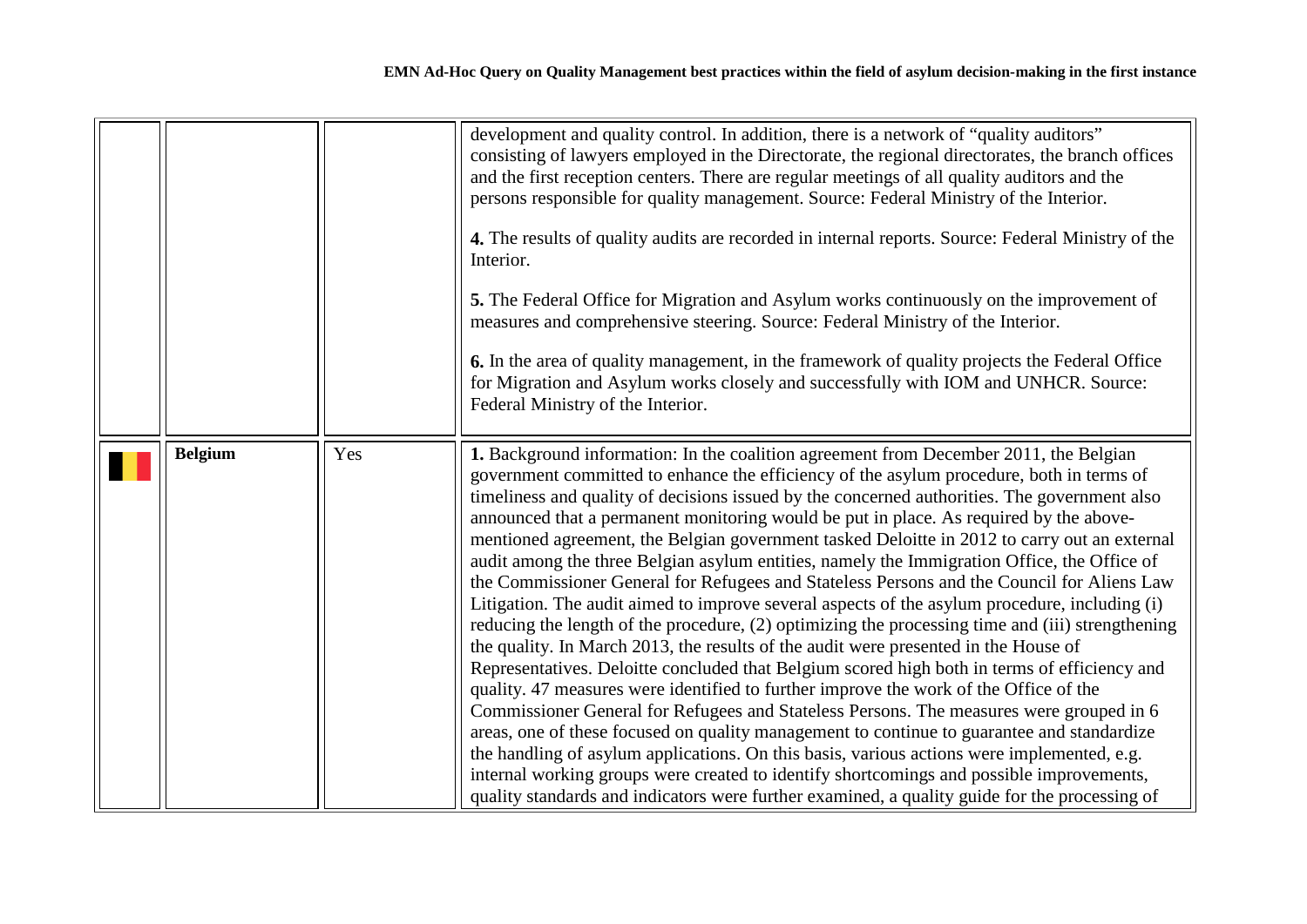|  | asylum applications was presented to protection officers, visits are organized in other Member<br>States to gather good practices. The process is ongoing. Answer: The Office of the<br>Commissioner General for Refugees and Stateless Persons provides for a systematic "quality<br>control" of all asylum decisions. All decisions prepared by protection officers are reviewed by<br>supervisors and, when applicable, by responsible persons for minor, gender or public order<br>related issues. As from 2016, protection officers follow a "quality guide" for the processing of<br>asylum applications and a similar guide is being developed for supervisors. However the<br>quality is not currently measured or audited in some other way. In the future, a quality unit will<br>be put in place. The unit, which should start to operate in the Office of the Commissioner<br>General for Refugees and Stateless Persons in 2018, will qualitatively monitor and<br>quantitatively measure to what extent quality standards are being enforced and develop actions<br>(training, coaching etc.) to further improve quality.<br>2. No. Not currently but the asylum decision-making entities are very interested in developing |
|--|-------------------------------------------------------------------------------------------------------------------------------------------------------------------------------------------------------------------------------------------------------------------------------------------------------------------------------------------------------------------------------------------------------------------------------------------------------------------------------------------------------------------------------------------------------------------------------------------------------------------------------------------------------------------------------------------------------------------------------------------------------------------------------------------------------------------------------------------------------------------------------------------------------------------------------------------------------------------------------------------------------------------------------------------------------------------------------------------------------------------------------------------------------------------------------------------------------------------------------------------|
|  | such tools.<br>3. Not yet. As mentioned above, a quality unit will be put in place. The unit, which should start<br>to operate in the Office of the Commissioner General for Refugees and Stateless Persons in the<br>beginning of 2018, will qualitatively monitor and quantitatively measure to what extent quality<br>standards are being enforced and develop actions (training, coaching etc.) to further improve<br>quality.<br>4. Reports elaborated in the framework of the audit from 2012 and further work developed on<br>this basis (mainly produced by working groups), as well as the quality guide for protection<br>officers were not publically released. There are meant for internal purposes.<br>5. As mentioned above, the Office of the Commissioner General for Refugees and Stateless                                                                                                                                                                                                                                                                                                                                                                                                                             |
|  | Persons developed a "quality guide" which helps improve and standardize the quality by: •<br>Clarifying roles and responsibilities (protection officer – supervisor) • Determining quality<br>criteria (to ensure decisions of high quality) • Including the content of training modules •<br>Incorporating links to all necessary internal guidelines                                                                                                                                                                                                                                                                                                                                                                                                                                                                                                                                                                                                                                                                                                                                                                                                                                                                                    |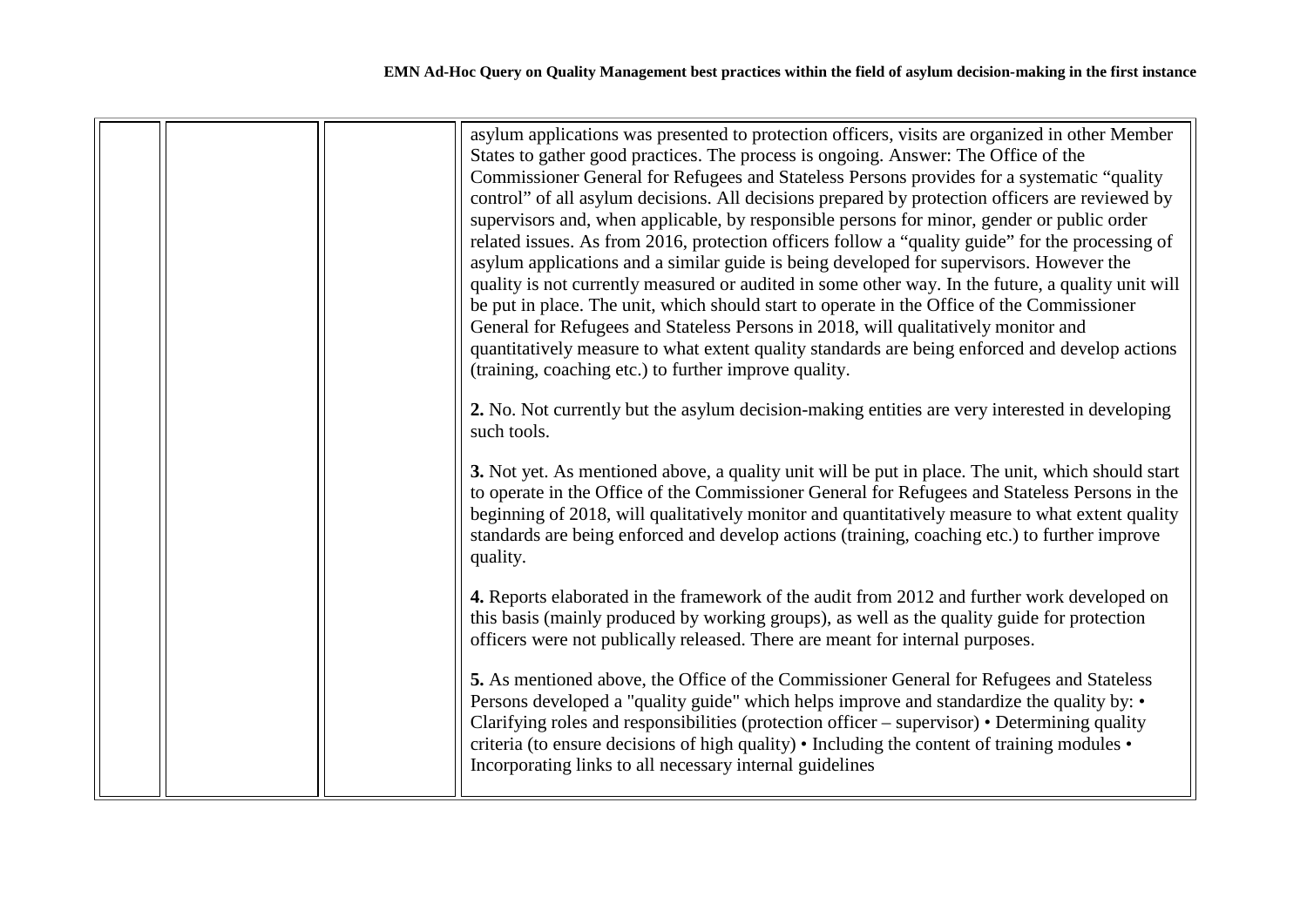<span id="page-11-3"></span><span id="page-11-2"></span><span id="page-11-1"></span><span id="page-11-0"></span>

|   |                       |                | <b>6.</b> No                                                                                                                                                                                                                                                                                                                                                                                                                                                                                                                                                                                                                                                                                                                                                                                                                                                             |
|---|-----------------------|----------------|--------------------------------------------------------------------------------------------------------------------------------------------------------------------------------------------------------------------------------------------------------------------------------------------------------------------------------------------------------------------------------------------------------------------------------------------------------------------------------------------------------------------------------------------------------------------------------------------------------------------------------------------------------------------------------------------------------------------------------------------------------------------------------------------------------------------------------------------------------------------------|
|   | Croatia               | Yes            | 1. There are no quality audits or other mechanisms of measuring quality in asylum decision-<br>making process in first instance.<br>2. There are internal records which are used to keep track of decisions number, type and other<br>relevant information.<br>3. No.<br>4. Public reports, just like internal reports are based on internal records.<br>5. Improving and standardising quality is based cooperation with other member states and<br>implementation of best practices.<br>6. There are no external quality audits.                                                                                                                                                                                                                                                                                                                                       |
| € | <b>Cyprus</b>         | Yes            | $1 - 6.$ No                                                                                                                                                                                                                                                                                                                                                                                                                                                                                                                                                                                                                                                                                                                                                                                                                                                              |
|   | <b>Czech Republic</b> | N <sub>o</sub> | This EMN NCP has provided a response to the requesting EMN NCP. However, they have requested<br>that it is not disseminated further.                                                                                                                                                                                                                                                                                                                                                                                                                                                                                                                                                                                                                                                                                                                                     |
|   | <b>Estonia</b>        | Yes            | 1. Currently Estonia does not use any specific quality control methods. The quality of the<br>process is assessed via general internal auditing system of the Police and Boarder Guard<br>Board. For instance in 2016 an ad hoc quality audit was carried out concerning one case<br>involving several applications and people. According to the conclusions of the audit some<br>propositions on practical amendments were made concerning the process. In 2012 a general<br>overall audit of the asylum process was carried out. From 2009 to 2015, one senior asylum<br>officer of the asylum unit was responsible for the quality of interviewing, COI usage and<br>decision making. The duties involved creating practical tools for caseworkers, providing case<br>by case support and monitoring, including review and co-signing of all the decisions. Interview |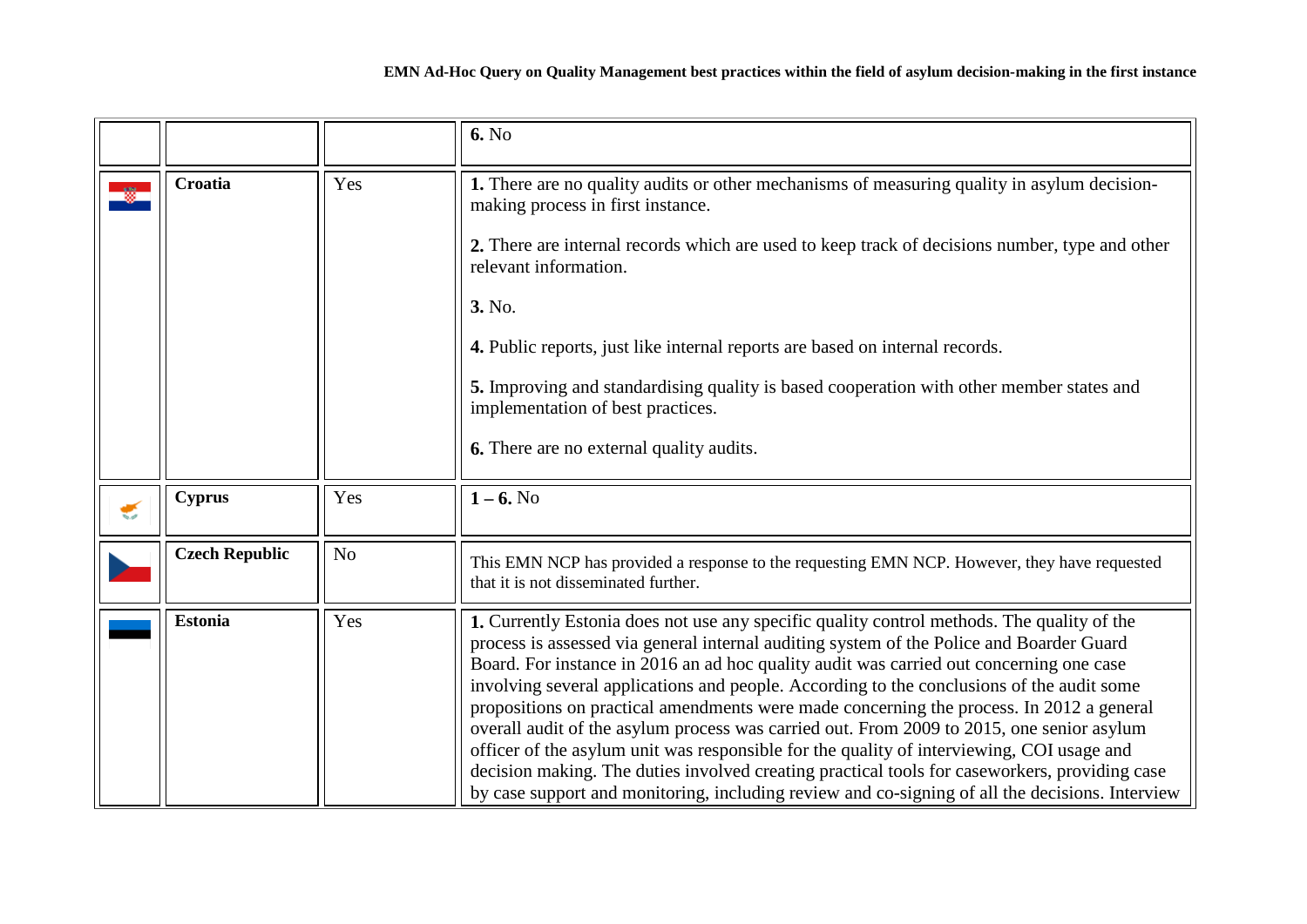<span id="page-12-0"></span>

|                |     | skills of the case workers were regularly supported, monitored and assessed. EASO quality<br>tools, training materials and other relevant materials like Further Developing Quality, CREDO<br>Project etc. were used as a base for setting criteria and giving feedback on the quality. Also the<br>peer review was effectively used, especially when training new employers. Regular weekly<br>meetings of caseworkers took place to share experiences, discuss complex cases and further<br>standardizing quality. Close co-operation with translators and interpreters were made, also by<br>sharing relevant practical tools in use and giving feedback.<br>2. No.                                                                                                   |
|----------------|-----|--------------------------------------------------------------------------------------------------------------------------------------------------------------------------------------------------------------------------------------------------------------------------------------------------------------------------------------------------------------------------------------------------------------------------------------------------------------------------------------------------------------------------------------------------------------------------------------------------------------------------------------------------------------------------------------------------------------------------------------------------------------------------|
|                |     | 3. No.                                                                                                                                                                                                                                                                                                                                                                                                                                                                                                                                                                                                                                                                                                                                                                   |
|                |     | 4. No.                                                                                                                                                                                                                                                                                                                                                                                                                                                                                                                                                                                                                                                                                                                                                                   |
|                |     | 5. N/A                                                                                                                                                                                                                                                                                                                                                                                                                                                                                                                                                                                                                                                                                                                                                                   |
|                |     | <b>6.</b> There have been two external audits on the decision making quality during the period of last<br>10 years carried out by the UNHCR. In cooperation with IOM the project was carried out<br>during 2011 involving quality experts from 4 different Member States, auditing the process<br>and the quality of the decisions and interviews.                                                                                                                                                                                                                                                                                                                                                                                                                       |
| <b>Finland</b> | Yes | 1. We have a yearly legal quality audit plan that we follow. In a typical year, at least one<br>randomly selected written asylum decision is chosen from each case worker and screened<br>according to a form based on the UNHCR's FDQ form. The results of the audit are then<br>handed back to the case worker and when some clear challenges or problematic areas arise,<br>trainings and discussions are held based on these for all decision makers. Also, the asylum<br>interviews are being audited with a similar logic: team leaders randomly select interviews<br>which they then attend filling in a standard quality form during the interview. Asylum<br>decisions are also made under two names, which also aims at assuring and standardizing<br>quality. |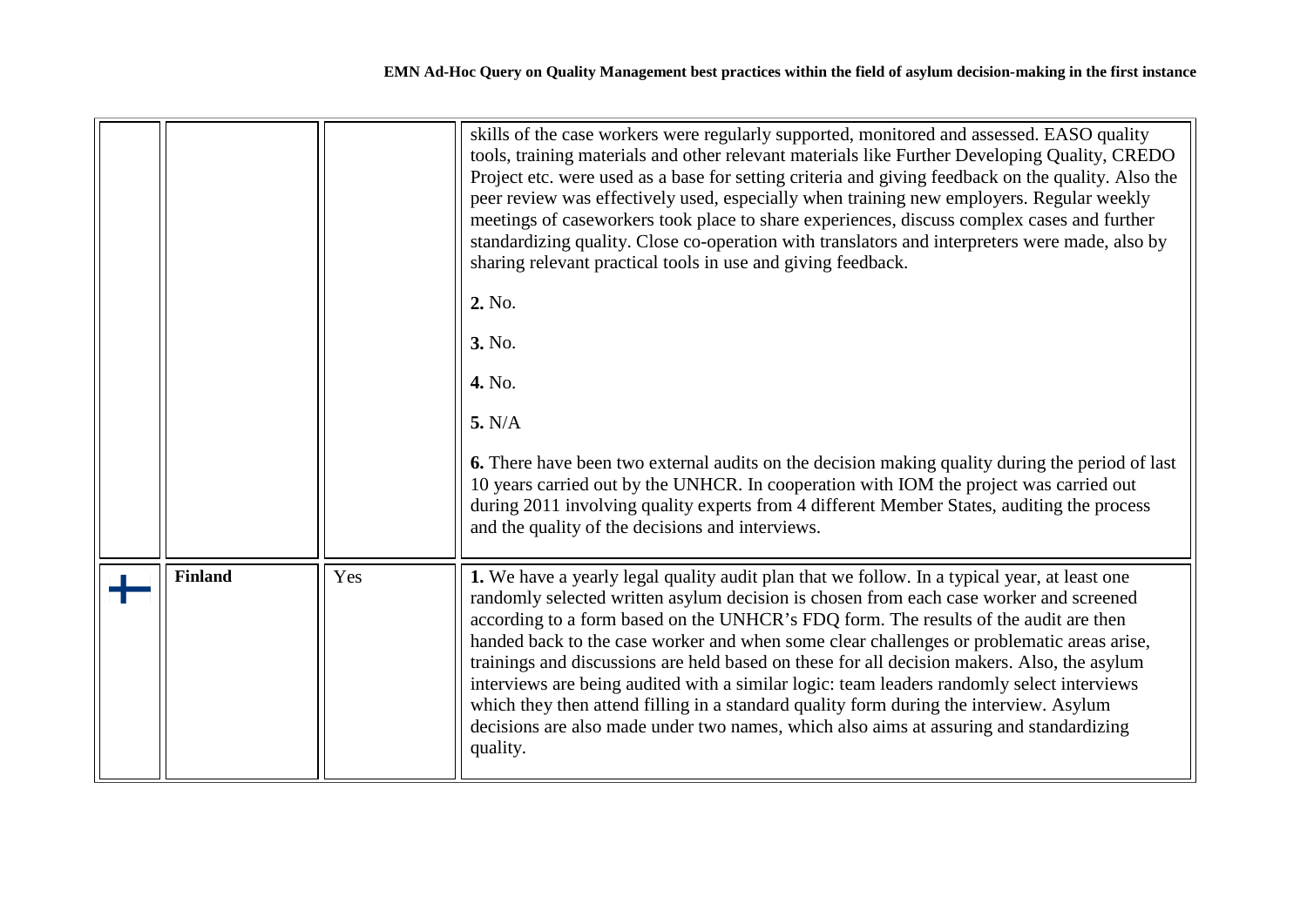<span id="page-13-0"></span>

|               |     | 2. No, not at the moment. But in this project we aim to produce statistics on the issues which<br>are most problematic for the case-workers. This would be done by filling in an electronic<br>standardized quality form in an application called Surveypal, and then operate the data with the<br>IBM Cognos statistics program, which would allow statistics to be created based on the results<br>of the filled forms. When a large number of forms are filled, their results can then be<br>numerically observed.                                                                                                                                             |
|---------------|-----|-------------------------------------------------------------------------------------------------------------------------------------------------------------------------------------------------------------------------------------------------------------------------------------------------------------------------------------------------------------------------------------------------------------------------------------------------------------------------------------------------------------------------------------------------------------------------------------------------------------------------------------------------------------------|
|               |     | 3. The Asylum Unit's Legal and Support Services conducts the quality control among other<br>tasks. Now, in the project, we are trying an approach where different regional offices around<br>the country conduct quality audits in each other's decisions in a randomly selected manner.                                                                                                                                                                                                                                                                                                                                                                          |
|               |     | 4. No public reports are published on the findings, but an internal report is written and then<br>used for the purposes of planning training sessions, group discussions and supporting decision<br>makers in a more precise manner.                                                                                                                                                                                                                                                                                                                                                                                                                              |
|               |     | 5. A standardized form helps in identifying quality bottlenecks in a systematic way. The form<br>should not be too long and there can't be much space for interpretation on the content of the<br>form: certain quality criteria either exists or it doesn't. It can be quite challenging to develop<br>such a form though. Constant trainings in the most problematic areas, constant feedback to the<br>decision-makers and drafting example decisions have proven to be quite effective. We haven't<br>found very good methods for evaluating and improving challenges such as variation in the<br>quality of interpretations in the asylum interviews though. |
|               |     | 6. No, not at the moment. We discuss our own quality observations with key stakeholders but<br>there is no systematic external auditing currently in place.                                                                                                                                                                                                                                                                                                                                                                                                                                                                                                       |
| <b>France</b> | Yes | 1. Yes.<br>2. Yes. A number of tables, graphs and histograms are included in the annual report and its<br>annexes (see                                                                                                                                                                                                                                                                                                                                                                                                                                                                                                                                            |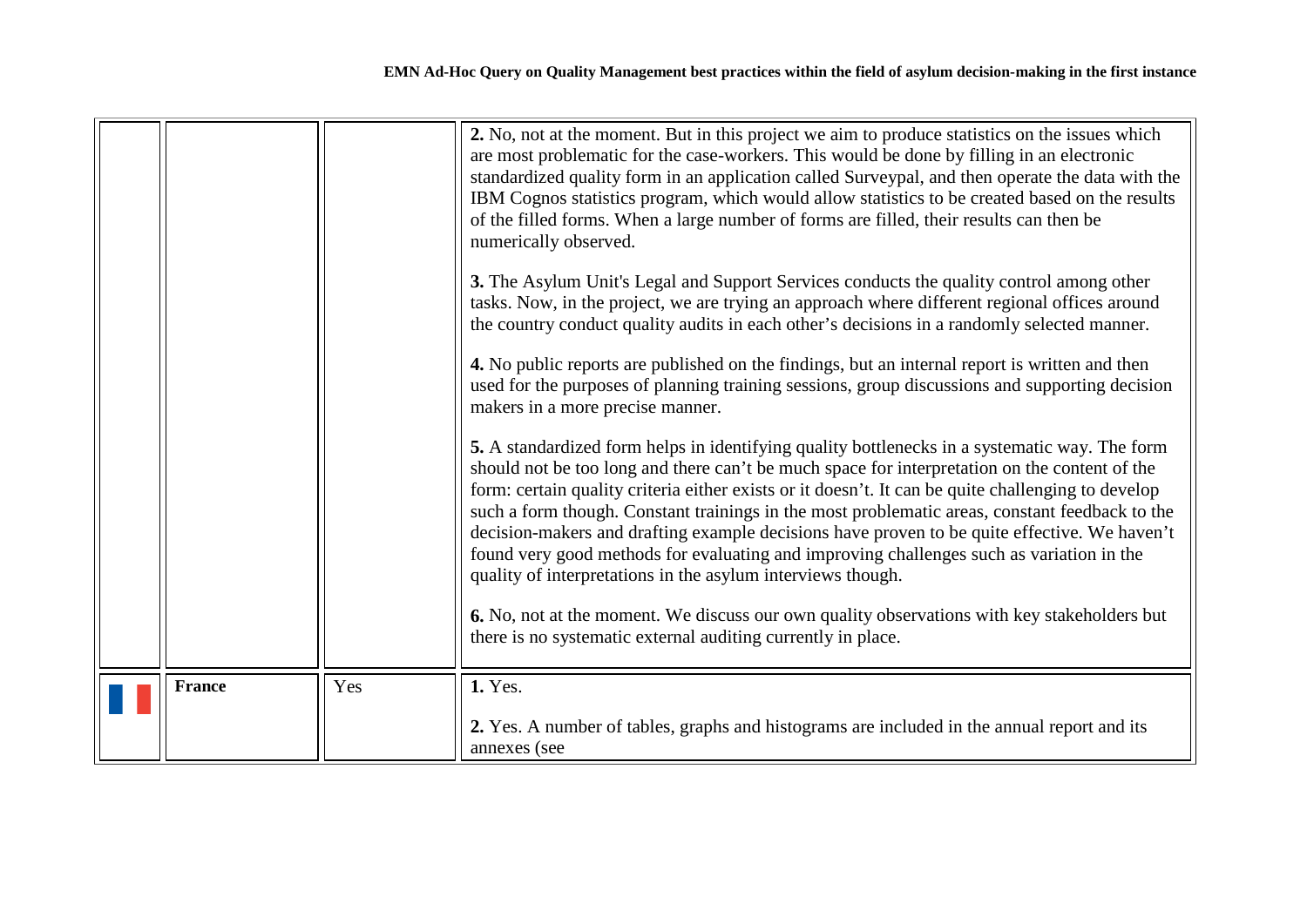<span id="page-14-0"></span>

|                |     | https://ofpra.gouv.fr/sites/default/files/atoms/files/rapport_dactivite_ofpra_2016_1.pdf - in<br>French)                                                                                                                                                |
|----------------|-----|---------------------------------------------------------------------------------------------------------------------------------------------------------------------------------------------------------------------------------------------------------|
|                |     | 3. Yes. There is one person in charge of organizing quality control operations. However in-<br>house evaluations are carried out by members of the middle management and experienced case<br>officers.                                                  |
|                |     | 4. Yes. Reports are made public (see: https://www.ofpra.gouv.fr/fr/documents-utiles - in<br>French). For the time being, there are no 'internal reports' that would be kept unpublished.                                                                |
|                |     | 5. Yes. The system has been designed with the purpose of enabling 'feedback' into practice<br>and training. Some of the lessons learned from quality control have been transposed into<br>instructions and guidelines for case officers.                |
|                |     | 6. Yes. The personal interviews and decisions included in the sample scrutinized for the<br>purpose of quality control are evaluated in parallel by members of OFPRA middle<br>management and by experts (acting on behalf) of UNHCR.                   |
| <b>Germany</b> | Yes | 1. The BAMF (Federal Office for Migration and Refugees) division 232 Asylum Quality<br>Assurance is measuring quality within quality audits. The branch offices use brief overviews<br>(Kurzübersichten) to assure quality.                             |
|                |     | 2. Statistic on decision quality and possible quality challenges is provided within internal<br>reports to the management level. At the moment there is no special tool available (but there<br>will be changes in the frame of the Quality Offensive). |
|                |     | 3. Division 232 Asylum Quality Assurance in the BAMF-headquarter and quality<br>promoters/assurer in every branch office                                                                                                                                |
|                |     | 4. The reports are used only for internal purposes.                                                                                                                                                                                                     |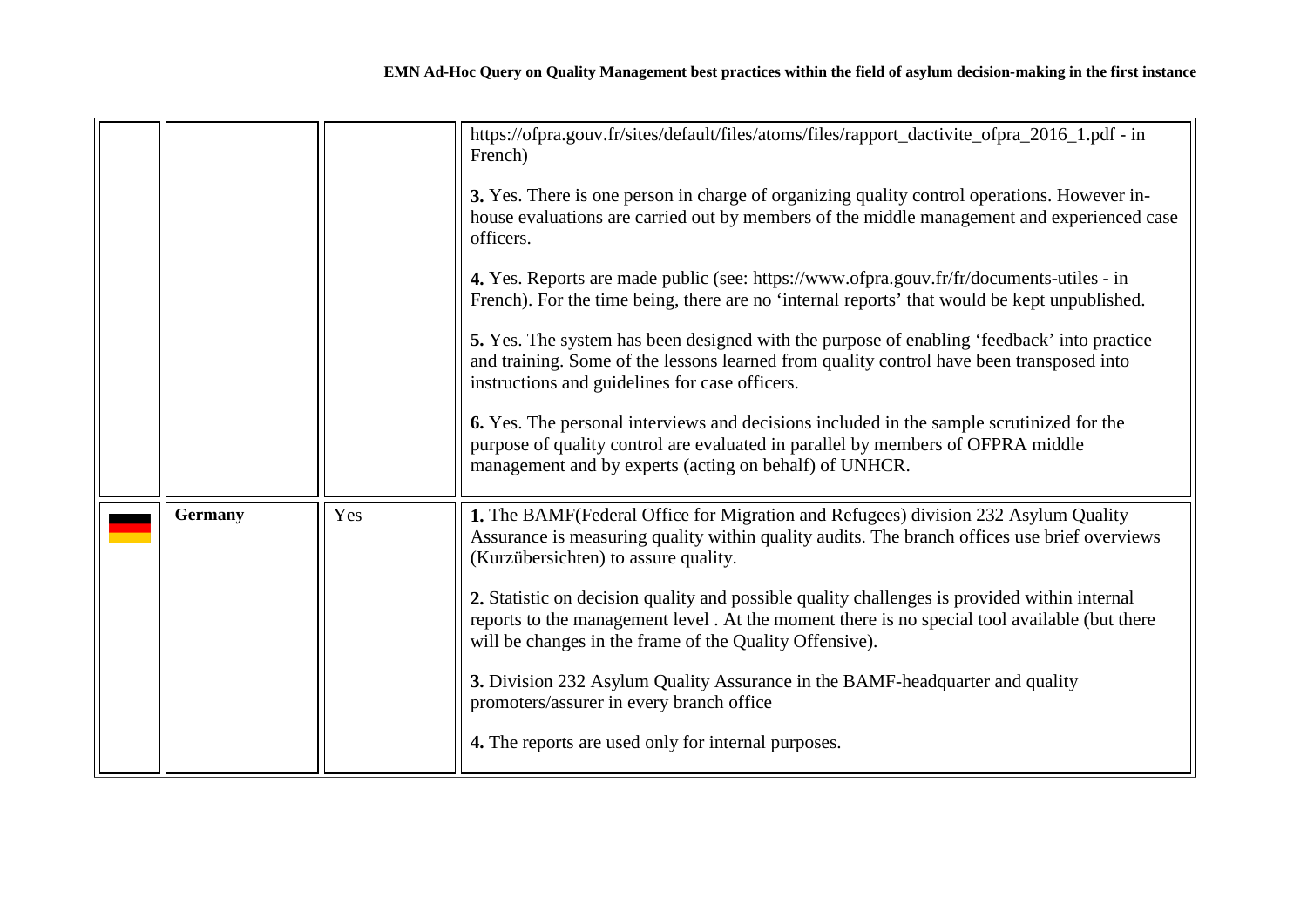<span id="page-15-3"></span><span id="page-15-2"></span><span id="page-15-1"></span><span id="page-15-0"></span>

|                |                | 5. Best practices to improve quality : internal newsletter with recommendations to the<br>decision-maker. Best practices to improve and standardize quality: checklists on decisions for<br>the decision-maker<br>6. In the past several thematic audits had been conducted in cooperation with UNHCR.                                                                                                                                                                                                                                                            |  |
|----------------|----------------|-------------------------------------------------------------------------------------------------------------------------------------------------------------------------------------------------------------------------------------------------------------------------------------------------------------------------------------------------------------------------------------------------------------------------------------------------------------------------------------------------------------------------------------------------------------------|--|
| <b>Ireland</b> | No             | This EMN NCP has provided a response to the requesting EMN NCP. However, they have requested<br>that it is not disseminated further.                                                                                                                                                                                                                                                                                                                                                                                                                              |  |
| <b>Italy</b>   | Yes            | 1. Yes, since 2015 the National Commission for the Right to Asylum and UNHCR have been<br>involving in a quality monitoring project through a direct observation of the Territorial<br>Commissions' activities and by checking their decisions remotely.<br>2. So far we have not been using any visual tools.<br>$3.$ yes<br>4. There are not public reports but only internal ones<br>5. Yes, we have identified some best practices.<br>6. We do not have external quality audits, as our monitoring processes are carried out in<br>collaboration with UNHCR. |  |
| Latvia         | N <sub>o</sub> | This EMN NCP has provided a response to the requesting EMN NCP. However, they have requested<br>that it is not disseminated further.                                                                                                                                                                                                                                                                                                                                                                                                                              |  |
| Lithuania      | Yes            | 1. A throughout evaluation of the quality of asylum decisions in Lithuania was implemented by<br>the UNHCR in 2016. The audit produced the report "Improving the Quality of Asylum<br>Decisions in Lithuania". The objective of the project was to assess and assist decision - making<br>process, the quality of decisions on international protection and to promote introduction of a                                                                                                                                                                          |  |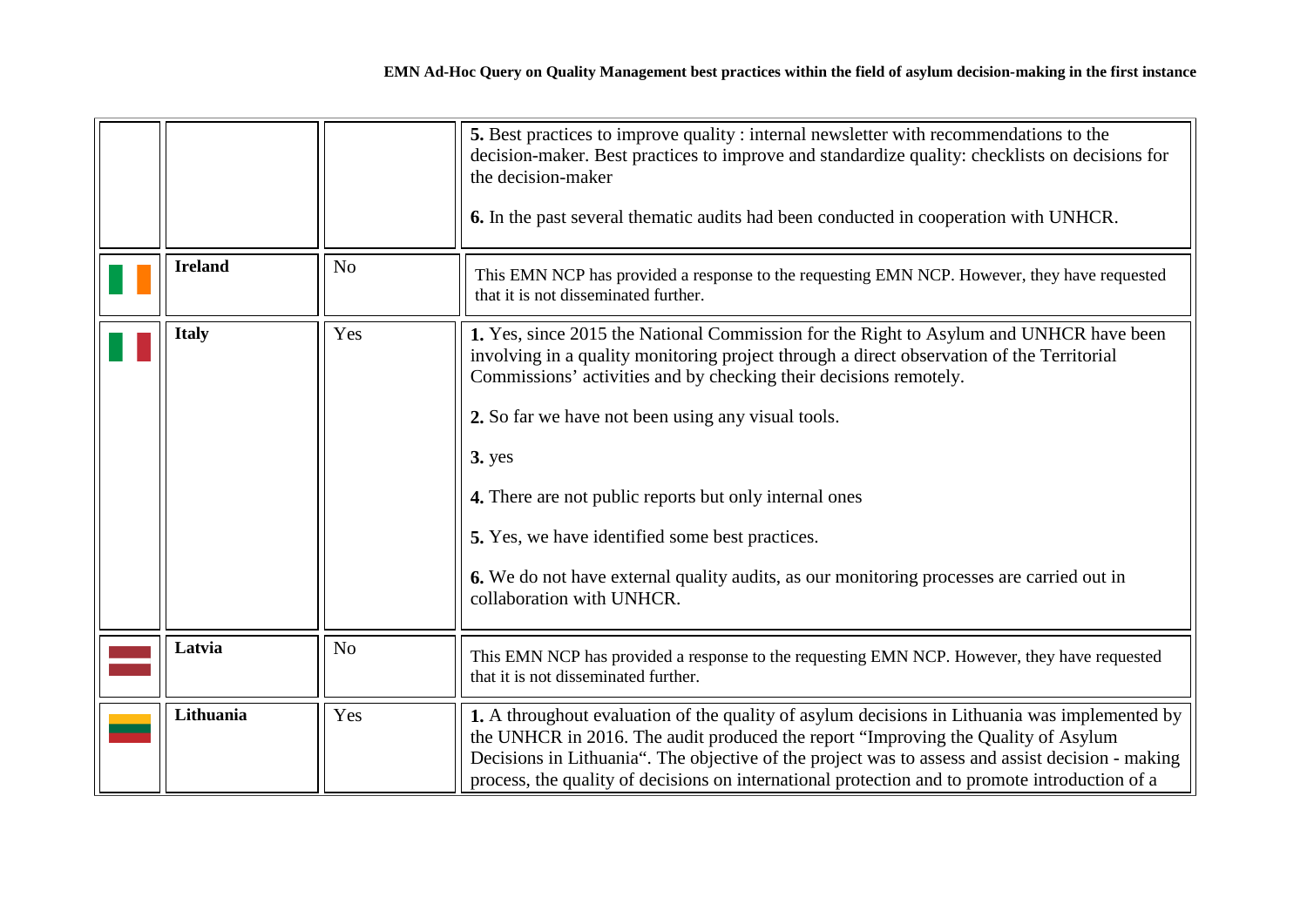<span id="page-16-0"></span>

|            |     | sustainable asylum quality mechanism in the first instance. The project covered both the<br>accelerated and normal procedures and focused on the applicability of the relevant provisions<br>of the Lithuanian Aliens' Law, interviewing techniques, use of evidence, legal argumentation,<br>including country of origin information, and the internal and external credibility assessment.<br>The project also addressed other factors which may influence decision quality, such as legal<br>representation, interpretation services, adequate staff training and quality control mechanism.<br>Quality assessment tools and recommendations for asylum quality mechanism in Lithuania<br>were developed during the project. Currently, quality management is done by analysing court<br>rulings in which the decisions of the Migration department are challenged and superseded.<br>This practice provides for ensuring quality control and adherence to EU and international<br>standards in the asylum process.<br>2. No<br>3. No<br>4. N/A<br>5. As a good practice Lithuania can mention the throughout analysis of the rulings in which the<br>decisions of the Migration department regarding asylum are challenged and superseded. This<br>practice provides for ensuring quality control and adherence to EU and international standards<br>in the asylum process.<br>6. Yes, UNHCR conducted an external audit in 2012. |
|------------|-----|---------------------------------------------------------------------------------------------------------------------------------------------------------------------------------------------------------------------------------------------------------------------------------------------------------------------------------------------------------------------------------------------------------------------------------------------------------------------------------------------------------------------------------------------------------------------------------------------------------------------------------------------------------------------------------------------------------------------------------------------------------------------------------------------------------------------------------------------------------------------------------------------------------------------------------------------------------------------------------------------------------------------------------------------------------------------------------------------------------------------------------------------------------------------------------------------------------------------------------------------------------------------------------------------------------------------------------------------------------------------------------------------------------------------------------------|
| Luxembourg | Yes | 1. After a decision has been written, it is usually proof-read by one or several other decision<br>makers, depending on the severity of the case. The quality is not measured as such. However,<br>all interviewers and decision takers need to accomplish the pertinent trainings proposed by<br>EASO and regularly participate in other trainings in order to ensure the quality of their work.<br>2. No. N/A.                                                                                                                                                                                                                                                                                                                                                                                                                                                                                                                                                                                                                                                                                                                                                                                                                                                                                                                                                                                                                      |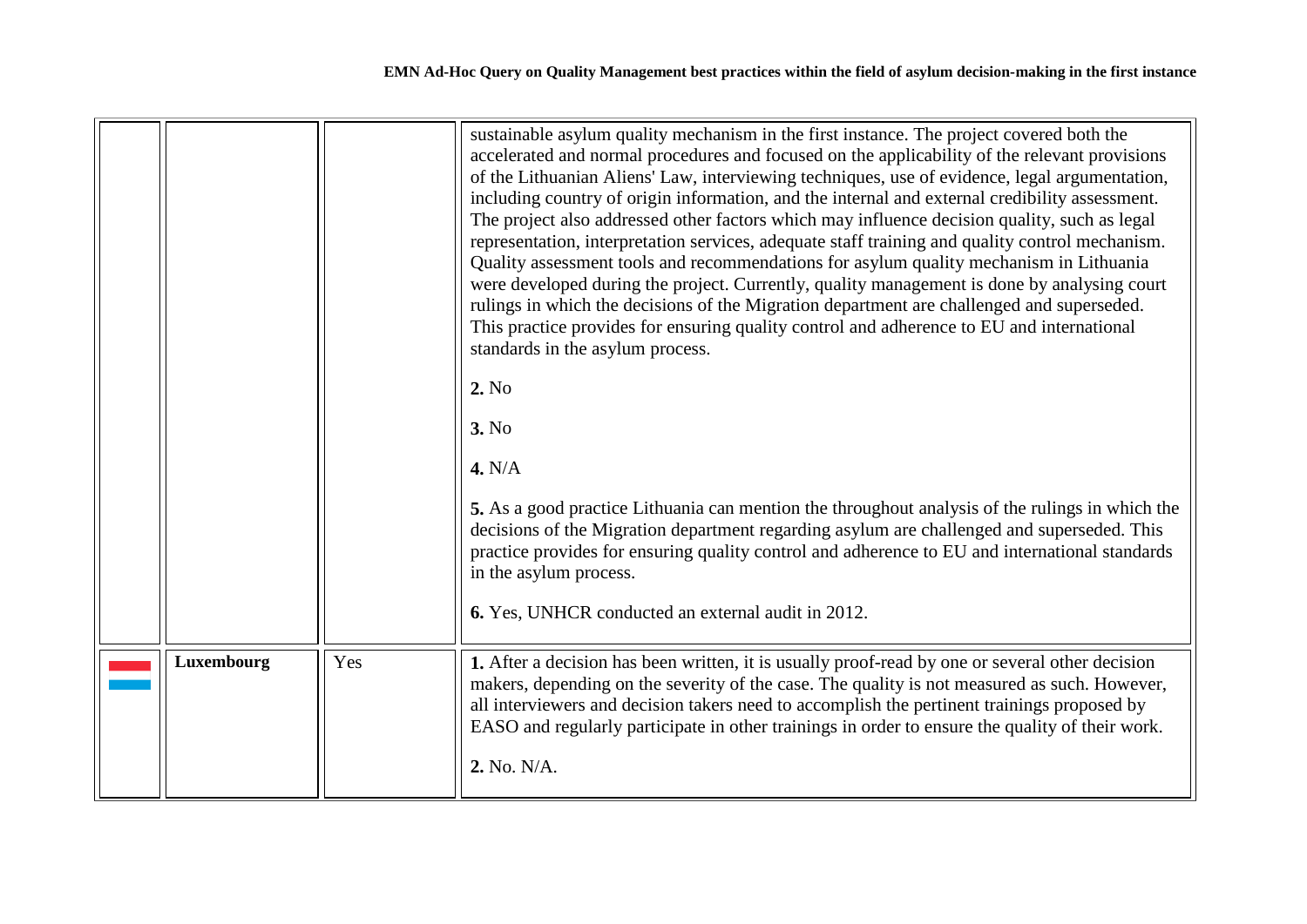|  |  | EMN Ad-Hoc Query on Quality Management best practices within the field of asylum decision-making in the first instance |
|--|--|------------------------------------------------------------------------------------------------------------------------|
|  |  |                                                                                                                        |

<span id="page-17-1"></span><span id="page-17-0"></span>

|                        |                | 3. No.<br>4. N/A.<br>5. N/A. N/A.<br>6. No.                                                                                                                                                                                                                                                                                                                                                                                                                                                                                                                                                                                                                                                                                                             |
|------------------------|----------------|---------------------------------------------------------------------------------------------------------------------------------------------------------------------------------------------------------------------------------------------------------------------------------------------------------------------------------------------------------------------------------------------------------------------------------------------------------------------------------------------------------------------------------------------------------------------------------------------------------------------------------------------------------------------------------------------------------------------------------------------------------|
| <b>Malta</b>           | Yes            | 1. Quality management within the Office of the Refugee Commissioner is institutionalized<br>through a centralized method whereby all applications closed by the Office on a weekly basis<br>are currently being reviewed and approved by the Refugee Commissioner to ensure the quality<br>and consistency of the product. To date no implementing quality audits have been made and<br>none are foreseen for the near future.<br>2. No.<br><b>3.</b> Kindly refer to the answer provided for question 1.<br>4 No quality audits or internal reporting on the quality of decisions at a first instance level have<br>currently been made or are foreseen in the near future.<br><b>5.</b> Kindly refer to the answer provided for question 1.<br>6. No. |
| <b>Netherlands</b>     | N <sub>o</sub> | This EMN NCP has provided a response to the requesting EMN NCP. However, they have requested<br>that it is not disseminated further.                                                                                                                                                                                                                                                                                                                                                                                                                                                                                                                                                                                                                    |
| <b>Slovak Republic</b> | Yes            | 1. The quality of decision-making is assessed through evaluation of fulfilment of criteria listed<br>in the Form for quality assessment of first-instance decision on asylum application. This Form                                                                                                                                                                                                                                                                                                                                                                                                                                                                                                                                                     |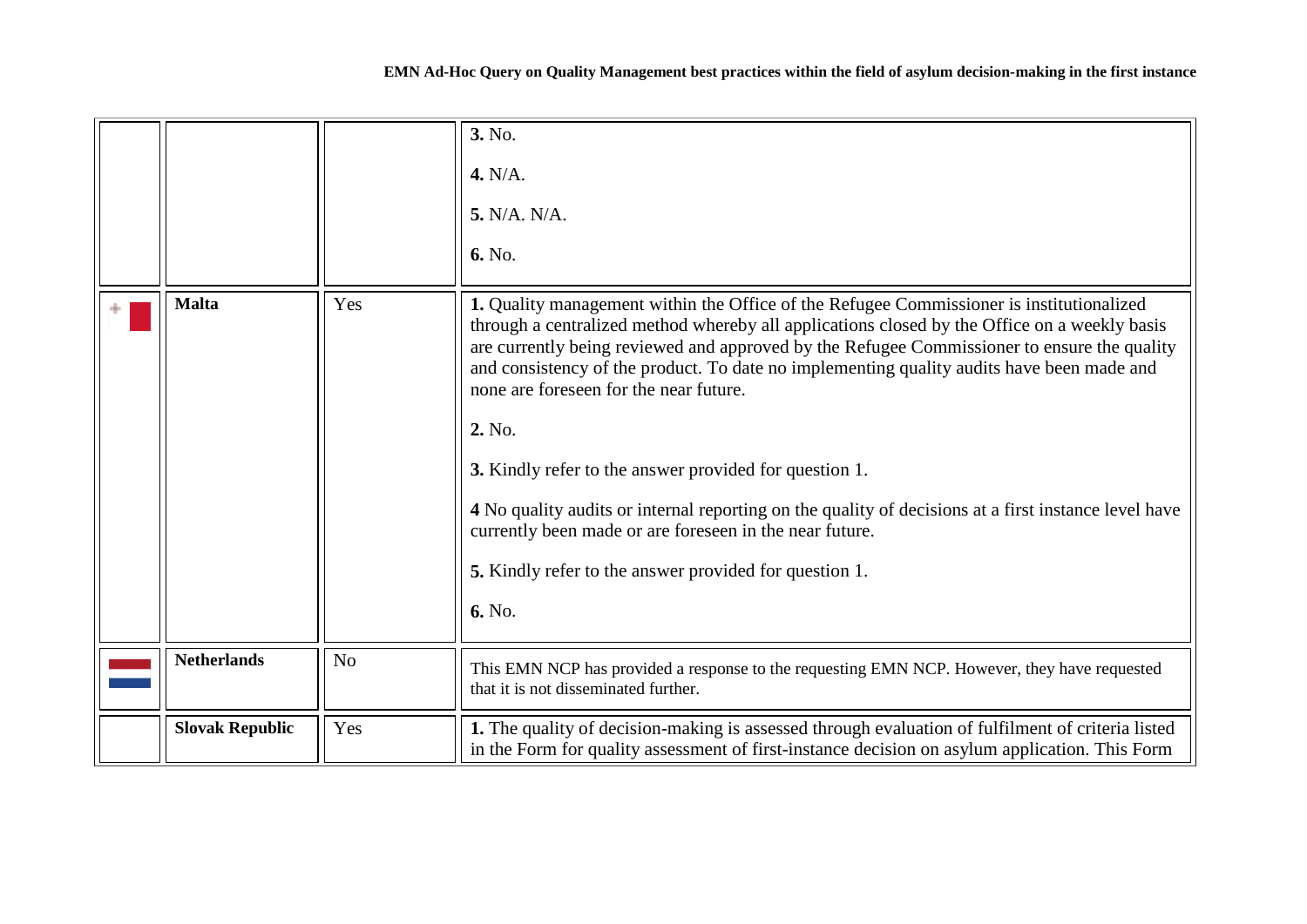<span id="page-18-0"></span>

|                 |     | was prepared together with UNHCR in 2011 based on the audit of decisions on individual<br>asylum applications.                                                                                                                                                                                                                                                     |
|-----------------|-----|--------------------------------------------------------------------------------------------------------------------------------------------------------------------------------------------------------------------------------------------------------------------------------------------------------------------------------------------------------------------|
|                 |     | 2. No measurable indicators are used during quality assessment. The aim of the inspection is<br>not to create a graph or table with measurable indicators but to find out whether the criteria<br>according to the Form for quality assessment of first-instance decision on asylum application<br>are met in each individual decision and to eliminate shortages. |
|                 |     | 3. There is no separate quality unit within the Migration Office of the Ministry of Interior,<br>there is one employee of the procedural department responsible for the quality check once in<br>half a year and this person reports to his/her superior.                                                                                                          |
|                 |     | 4. The report on the results of the quality audit is not published, it is solely an internal report of<br>the Migration Office and it is communicated to a certain extent to the case workers during staff<br>meetings of the procedural department.                                                                                                               |
|                 |     | 5. The Slovak Republic has also created a standardized form for quality auditing. This has been<br>marked as good practice as since its introduction some shortages have been eliminated and<br>thus the practice met its objective. Currently, there have been no major changes planned in this<br>area.                                                          |
|                 |     | 6. The external audit was carried out by the UNHCR in 2011 within the project FDQ based on<br>which the above mentioned Form was prepared. Since then, neither the UNHCR staff nor any<br>other external actors participate in the quality audits. It is solely carried out internally by the<br>Migration Office.                                                 |
| <b>Slovenia</b> | Yes | 1. No                                                                                                                                                                                                                                                                                                                                                              |
|                 |     | 2. No                                                                                                                                                                                                                                                                                                                                                              |
|                 |     | 3. No                                                                                                                                                                                                                                                                                                                                                              |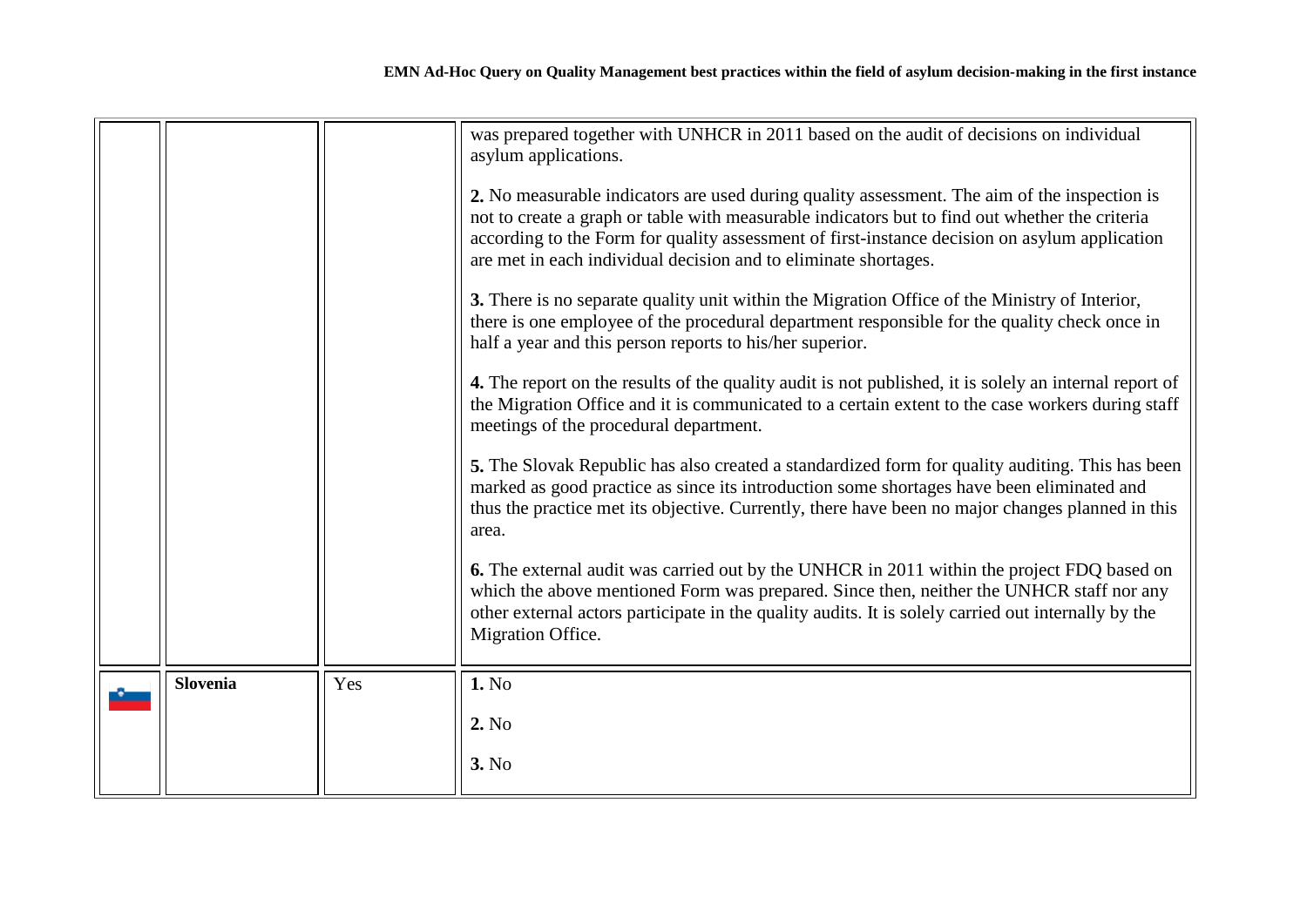<span id="page-19-0"></span>

|               |     | 4. No<br>5. No<br>6. Yes. External quality audits are conducted by Court of Audit of the Republic of Slovenia<br>and also UNHCR.                                                                                                                                                                                                                                                                                                                                                                                                                                                                                                                                                                                                                                                                                                                                                                                                                                                                                                                                                                                                                                                                                                                                                                                                                                                                                                                                                                                                                                                                                                                                                                                                                                                                                                                                                                                                                                                                                                                                                                                             |
|---------------|-----|------------------------------------------------------------------------------------------------------------------------------------------------------------------------------------------------------------------------------------------------------------------------------------------------------------------------------------------------------------------------------------------------------------------------------------------------------------------------------------------------------------------------------------------------------------------------------------------------------------------------------------------------------------------------------------------------------------------------------------------------------------------------------------------------------------------------------------------------------------------------------------------------------------------------------------------------------------------------------------------------------------------------------------------------------------------------------------------------------------------------------------------------------------------------------------------------------------------------------------------------------------------------------------------------------------------------------------------------------------------------------------------------------------------------------------------------------------------------------------------------------------------------------------------------------------------------------------------------------------------------------------------------------------------------------------------------------------------------------------------------------------------------------------------------------------------------------------------------------------------------------------------------------------------------------------------------------------------------------------------------------------------------------------------------------------------------------------------------------------------------------|
| <b>Sweden</b> | Yes | 1. The Legal Department conducts legal quality audits each year. We use different methods to<br>conduct the audits. In order to assess if we have a high legal quality and uniform case handling<br>in our six operational regions (on a national level) we use a method called national quality<br>audit with a regional focus. A large number of cases are reviewed. A wide range of questions<br>are examined. The other method is called thematic quality audit. This method is used when we<br>need to make a deeper analysis regarding one or a few questions/theme. There are also routines<br>for evaluation on a unit-level: The SMA has internal routines on what methods can be used on<br>the assessment units to evaluate the quality of the work of the case officers and decision<br>makers. According to these routines a coach, usually the team leaders of the unit, shall on a<br>regularly basis sit with the co-workers in the team when they are investigating the needs of the<br>applicant. The SMA has a form for coaching at investigations which the sit down of the team<br>leader should be based on. The purpose of the sit down is to give feedback and coaching on the<br>co-workers job and how he or she can get improve. The co-worker shall also fill in the form for<br>self-evaluation, both evaluating investigation and decision making. There are also routines on<br>how the team leader can follow up and give feedback on the co-workers decision making. The<br>team leader chooses the cases for the evaluation, written by the co-worker. Then they both<br>review the cases using the form for self-evaluation. The purpose of the evaluation of the co-<br>workers decision making is to give feedback and coaching and discuss how she/he can get<br>improve in her/his job. There is also a routine for evaluation of decisions which can be made in<br>the whole team. The team leader chooses a decision, with the consent of the writer of the<br>decision, to evaluate in the team. It might be a case of a more complicated character to trigger<br>the discussions. |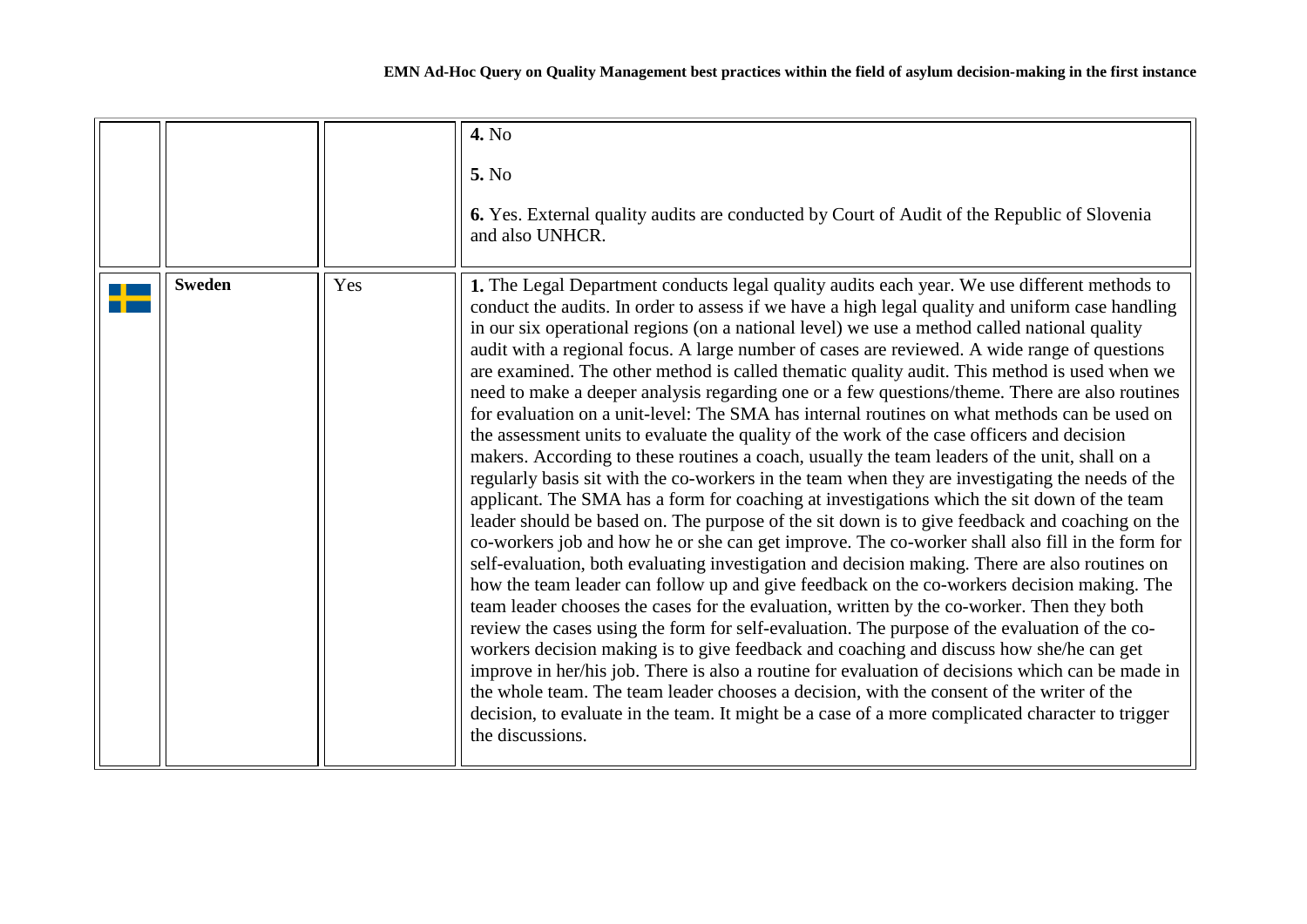|        |                       |     | 2. We use external survey tool in order to create statistical reports. We use different tools from<br>year to year because of our rules regarding procurement.<br>3. The Quality Department is responsible to follow up the standards and guidelines of their<br>own production such as administrative routines and the flow of cases in the different processes.<br>The Legal Department is responsible for evaluating the legal quality of the assessments. The<br>Legal Department conducts the audits and not a separate unit.<br>4. The reports are public. We have a legal management board that decides which activities<br>need to be conducted after an audit. The board have members from the Legal Department, the<br>Quality Department, the HR Department and from our Department of Operations. As a main<br>rule all documents produced by the SMA is official. With the exception of what falls under the<br>secrecy law.<br>5. We evaluate our methods on a yearly basis and share and look at best practices in this field.<br>We look at other authorities and sometimes at practices in other states. We have an ongoing<br>project called "Analysera rätt - för en ökad kvalitet i tillståndsprövning" which is co-funded by<br>AMIF. This project will focus on creating audit methods that is going to be used by the units. |
|--------|-----------------------|-----|-----------------------------------------------------------------------------------------------------------------------------------------------------------------------------------------------------------------------------------------------------------------------------------------------------------------------------------------------------------------------------------------------------------------------------------------------------------------------------------------------------------------------------------------------------------------------------------------------------------------------------------------------------------------------------------------------------------------------------------------------------------------------------------------------------------------------------------------------------------------------------------------------------------------------------------------------------------------------------------------------------------------------------------------------------------------------------------------------------------------------------------------------------------------------------------------------------------------------------------------------------------------------------------------------------------------------------------------------------|
|        |                       |     | This method is created for the units so that the units can look at their on cases regarding work<br>permit or family reunification (a smaller number) in order to asess the legal quality at the unit<br>and use the result for the daily learning.<br>6. We do not have any external audits in place.                                                                                                                                                                                                                                                                                                                                                                                                                                                                                                                                                                                                                                                                                                                                                                                                                                                                                                                                                                                                                                              |
| $\geq$ | <b>United Kingdom</b> | Yes | 1. UKVI quality management operates within a three-line assurance model: First line<br>assurance: Decision sampling conducted by senior caseworkers in Asylum operational teams.<br>Assessments are conducted on asylum interviews and (more commonly) decisions. A<br>combination of assessment types are conducted by first line assurors, including routine<br>(random) assessments and 'thematic' assessments of high risk claim types, as informed by<br>UKVI policy and world events. Second line assurance: Independent sampling and thematic<br>reviews conducted by the Assurance and Compliance Team. This team is semi-independent. It<br>sits within the Operational Assurance and Security Unit (a unit which is not within the Asylum                                                                                                                                                                                                                                                                                                                                                                                                                                                                                                                                                                                                 |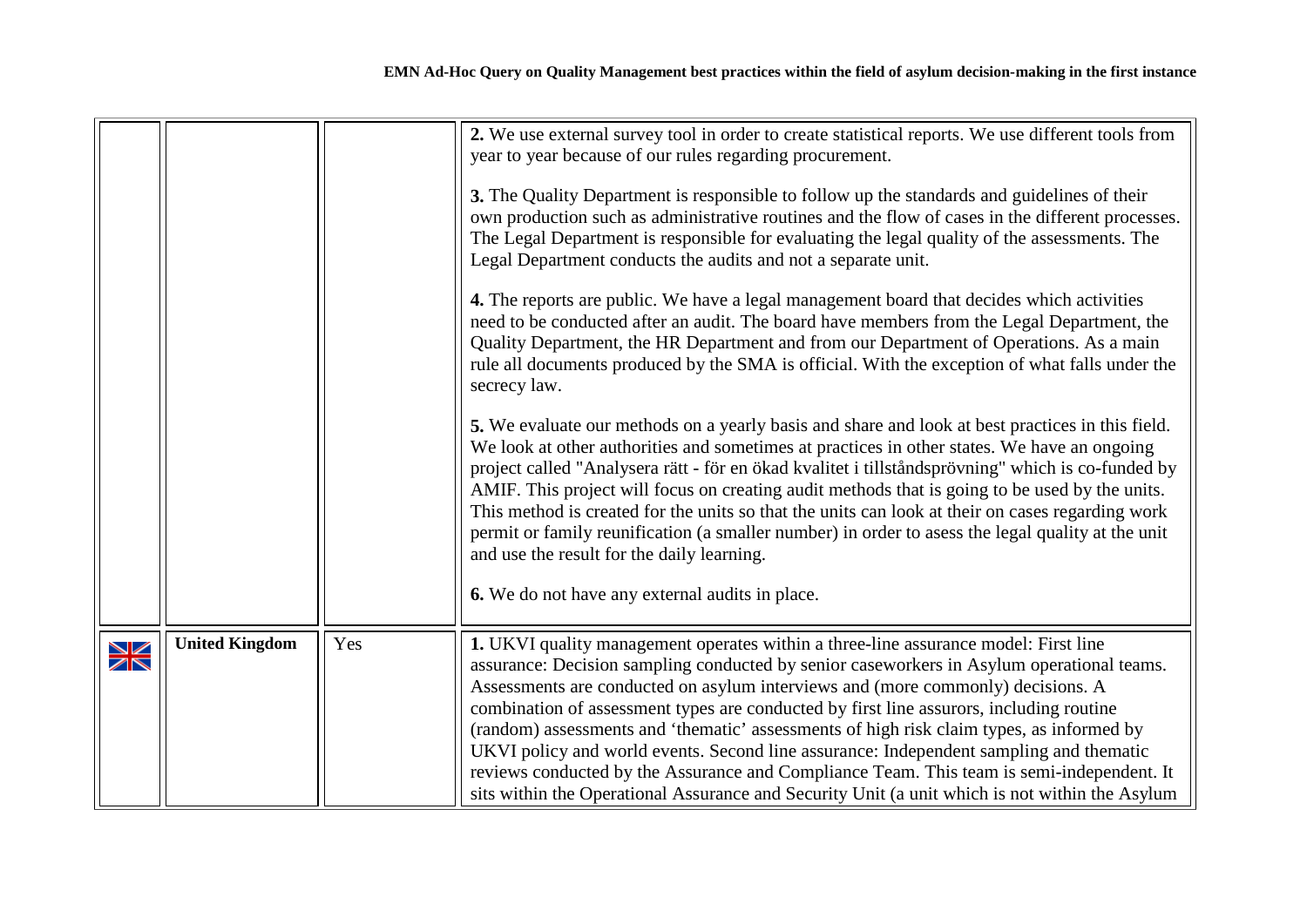|  | Operations command structure and which operates across all UKVI operational areas). The<br>role of this team is to • monitor, support and evaluate first line assurance across UKVI<br>operational teams • to support the identification of risks and issues by conducting targeted<br>assurance activity and in depth thematic reviews • monitor and assess compliance against any<br>second or third line assurance recommendations In order to monitor first line assurance<br>activity, Asylum decisions (and accompanying interviews) are assessed by this team of<br>independent assurors. Thematic reviews are conducted on specific claim types, decision types,<br>specific processes etc. Secondary checks are also conducted on decisions already assessed by<br>first line assurors, in order to evaluate and improve consistency of first line practices. All first<br>and second line assessments are conducted using marking standards which were devised and<br>agreed with the operational business areas and asylum policy unit, and informed by the<br>UNHCR (see response to question 6 below). All assessments are completed on our purpose<br>built Excel tool (QATRO – see question 2), which enables production of a feedback template<br>which is shared with the decision maker (and their manager) to promote learning and recognise<br>good practice. The assessment is submitted to a database which enables reporting/evaluation<br>on wider themes and patterns. Third line assurance: Third line assurance is conducted by a<br>range of fully independent third parties including the Home Office Internal Audit Unit and the<br>Independent Chief Inspector of Borders and Immigration whose role is to monitor and report<br>of the efficiency and effectiveness of the performance of UKVI and other immigration<br>functions. Full details can be found at http://icinspector.independent.gov.uk/.<br>2. A purpose built Excel toolkit is used to collate and analyse first and second line assurance<br>data which can then be used to report quality statistics internally and externally.<br>3. Please see the response to question 1. The Assurance and Compliance Team within UKVI<br>performs an assurance function which is independent of the operational business areas, while<br>also working with the business to identify and mitigate risks and improve consistency of<br>assurance.<br>4. One annual report is produced for public consumption which includes quality data. |
|--|--------------------------------------------------------------------------------------------------------------------------------------------------------------------------------------------------------------------------------------------------------------------------------------------------------------------------------------------------------------------------------------------------------------------------------------------------------------------------------------------------------------------------------------------------------------------------------------------------------------------------------------------------------------------------------------------------------------------------------------------------------------------------------------------------------------------------------------------------------------------------------------------------------------------------------------------------------------------------------------------------------------------------------------------------------------------------------------------------------------------------------------------------------------------------------------------------------------------------------------------------------------------------------------------------------------------------------------------------------------------------------------------------------------------------------------------------------------------------------------------------------------------------------------------------------------------------------------------------------------------------------------------------------------------------------------------------------------------------------------------------------------------------------------------------------------------------------------------------------------------------------------------------------------------------------------------------------------------------------------------------------------------------------------------------------------------------------------------------------------------------------------------------------------------------------------------------------------------------------------------------------------------------------------------------------------------------------------------------------------------------------------------------------------------------------------------------------------------------------------------------------------------------------|
|  | Internally, reports are generated on a monthly basis using Excel and Powerpoint. Additionally,<br>The Assurance and Compliance Team extract data to supplement qualitative reports on                                                                                                                                                                                                                                                                                                                                                                                                                                                                                                                                                                                                                                                                                                                                                                                                                                                                                                                                                                                                                                                                                                                                                                                                                                                                                                                                                                                                                                                                                                                                                                                                                                                                                                                                                                                                                                                                                                                                                                                                                                                                                                                                                                                                                                                                                                                                          |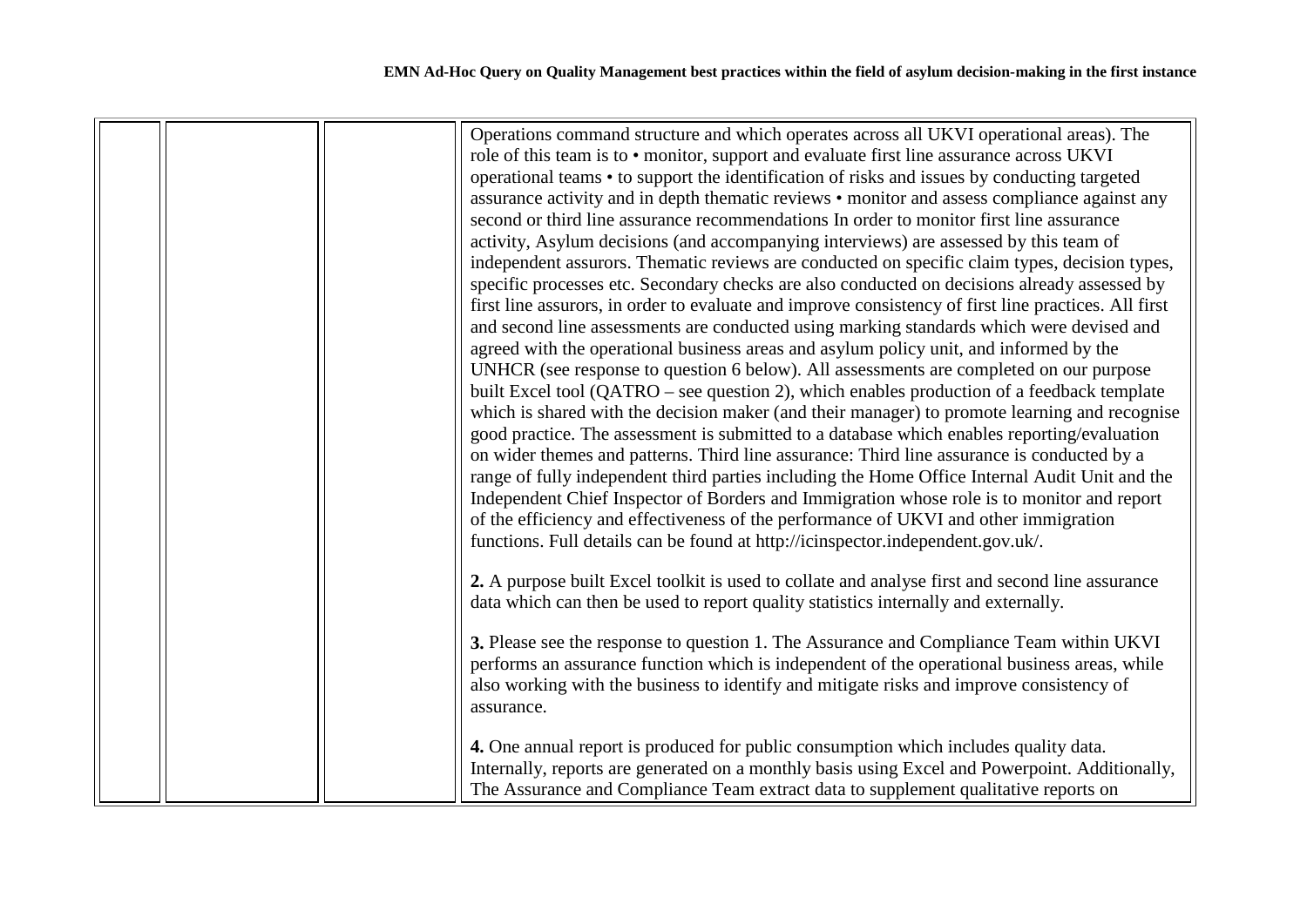|  | thematic topics throughout the year. Key findings of thematic reviews are used to develop        |
|--|--------------------------------------------------------------------------------------------------|
|  | recommendations. The thematic reports are distributed internally to the Directors and            |
|  |                                                                                                  |
|  | operational leads for the relevant business areas as appropriate. The recommendations are        |
|  | routinely followed up to check on progress/responses to them. The reports of the Independent     |
|  | Chief Inspector of Borders and Immigration are available publically and can be accessed using    |
|  | the link provided in response to question1.                                                      |
|  | 5. Ongoing evaluation of assurance has driven an evolution from random sampling to a             |
|  | combination of random sampling and risk based assurance, which enables us to deliver greater     |
|  | value by identifying best practice and making practical recommendations based on qualitative     |
|  | data, particularly in claim types which pose a greater risk to the claimants, the public and the |
|  | organisation. The secondary check process (whereby second line assurors re-assesses a            |
|  | decision already assessed by first line assurors) enables us to identify areas for improving     |
|  | consistency and efficiency to create a more robust first line of assurance. We conduct regular   |
|  | consistency meetings between first and second line assessors to drive consistency and            |
|  | continuous improvement. We also engage with first line assurors assessors on a regular basis to  |
|  | discuss assessments, improve awareness of the assurance process and to ensure prompt action      |
|  | is taken to rectify any significant errors or risks. Two members of the Assurance and            |
|  | Compliance Team are representing UKVI at EASO (European Asylum Support Office)                   |
|  | Working Groups to devise and implement quality tools and guidance for use by all EU+ states.     |
|  |                                                                                                  |
|  | The quality tools used by UKVI have been shared in the working group on quality assurance        |
|  | tools, including a representative from FIS: Daniel Kaspar (Daniel.Kaspar@migri.fi)               |
|  | 6. The Assurance and Compliance Team was created in 2007 in response to UNHCR                    |
|  | recommendations. UNHCR work closely with the Home Office to support improvements in              |
|  | the quality and efficiency of the asylum system, including undertaking thematic audits of        |
|  | asylum decisions. They produce detailed reports with recommendations designed to deliver         |
|  | improvements across a range of topics. However in addition to the Home Office Internal Audit     |
|  | Unit, external reviews are conducted by the Independent Chief Inspector of Borders and           |
|  | Immigration and also by third parties such as 'Freedom from Torture'.                            |
|  |                                                                                                  |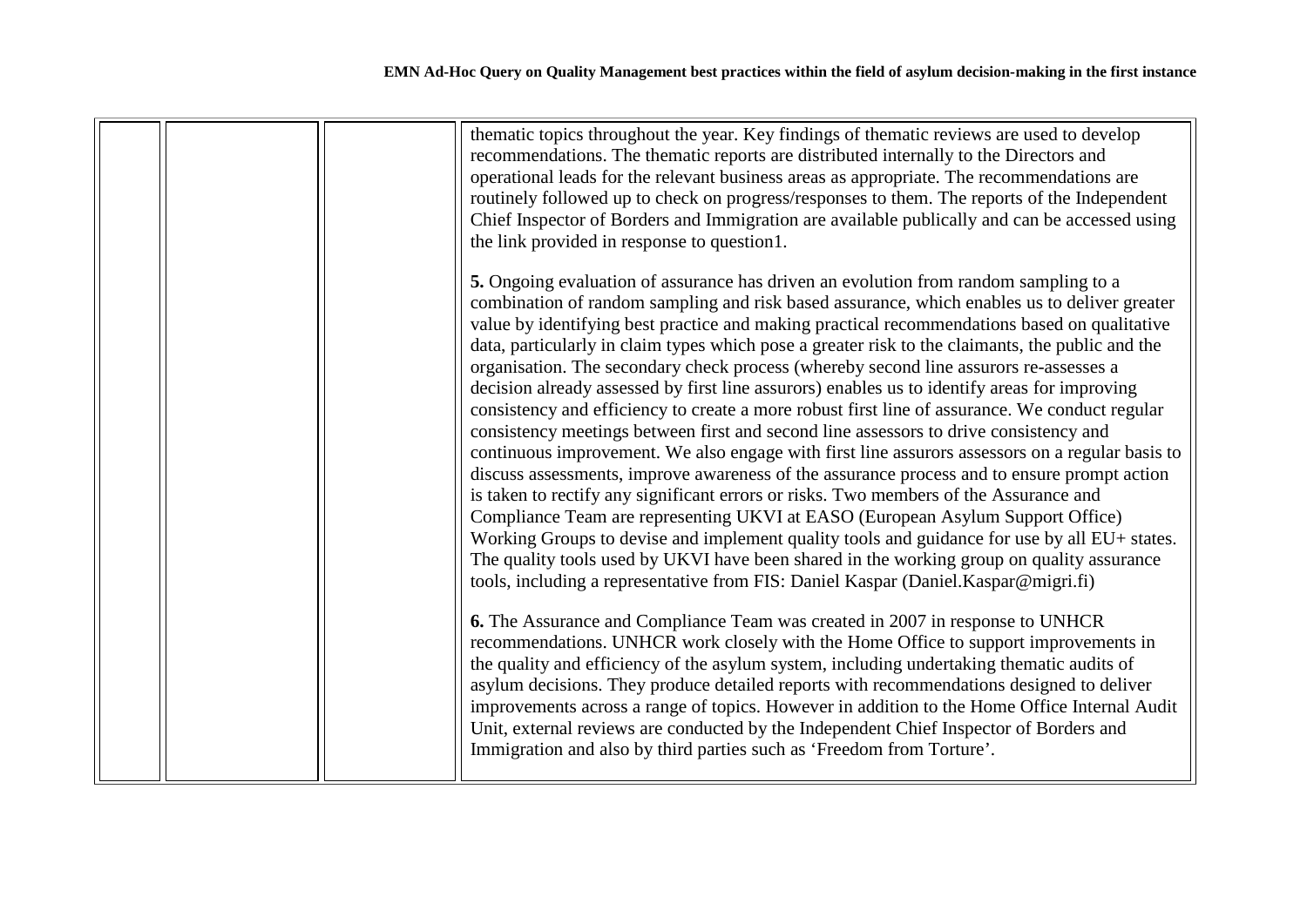<span id="page-23-0"></span>

| <b>Norway</b> | Yes | 1. The Norwegian Directorate of Immigration (UDI) has a multi-level approach to quality<br>measurement: • The Asylum Department conducts a yearly quality check for every case worker |
|---------------|-----|---------------------------------------------------------------------------------------------------------------------------------------------------------------------------------------|
|               |     |                                                                                                                                                                                       |
|               |     | employed there • Yearly quality assessments are conducted in all UDI's areas of responsibility.                                                                                       |
|               |     | These are coordinated by the Analysis and Development Department - AUA. The assessments                                                                                               |
|               |     | are based on a revision method and random sampling of cases under a case portfolio selected                                                                                           |
|               |     | for scrutiny by the different Departments (Asylum Dept., Immigration and Citizenship Dept.,                                                                                           |
|               |     | Reception Dept.), e.g. "single women from X", or "unaccompanied minors". Scrutiny is done                                                                                             |
|               |     | by senior officers with good knowledge of the portfolio. Responsibility for the assessment and                                                                                        |
|               |     | analysis method lies with the Statistics and analysis unit (ESA under AUA) and the general                                                                                            |
|               |     | coordination (planning, completion and reporting) is under the Regulations Unit (RVE under                                                                                            |
|               |     | AUA). The number of cases under scrutiny for each portfolio is based on a pre-evaluation of                                                                                           |
|               |     | risk by the responsible Department. Low or medium-risk portfolios usually require a minimum                                                                                           |
|               |     | sample of 25 cases and above, while high-risk portfolio requires 60 cases. Scrutineers go                                                                                             |
|               |     | through the cases in search of deviations from established quality standards. Significant                                                                                             |
|               |     | deviation means that the outcome of the case is not correct, or that the case has not been given                                                                                      |
|               |     | a thorough process. Deviations are constantly communicated to the coordinator. If one                                                                                                 |
|               |     | significant deviation is found, the number of cases will be increased to enhance the robustness                                                                                       |
|               |     | of the assessment. If more than two significant deviations are found, there is no need to enlarge                                                                                     |
|               |     | the scrutiny. The result is promptly communicated to the Asylum Department to study and                                                                                               |
|               |     | implement measures to ensure better quality. AUA is responsible for finalizing a report which                                                                                         |
|               |     | is sent to the Asylum Department, which gives comments that include possible steps for                                                                                                |
|               |     |                                                                                                                                                                                       |
|               |     | quality improvements. AUA reports both the results of the assessments, the comments received                                                                                          |
|               |     | and the steps to be taken for improvements to the Director General. • Ongoing quality control                                                                                         |
|               |     | on asylum decisions: Decisions in asylum cases are generally subjected to a double check                                                                                              |
|               |     | before they are finalized. The decision is usually signed by two case workers, the one                                                                                                |
|               |     | responsible for considering the merits of the case and the second, usually a senior case worker,                                                                                      |
|               |     | is mostly responsible for double-checking. • Case workers are generally responsible for                                                                                               |
|               |     | interviewing as well as considering the merits of the case. The Directorate offers the possibility                                                                                    |
|               |     | that s/he may request the presence of an experienced officer (the Interview Coordinator                                                                                               |
|               |     | designated for each geographic region) for observation during interview.                                                                                                              |
|               |     |                                                                                                                                                                                       |